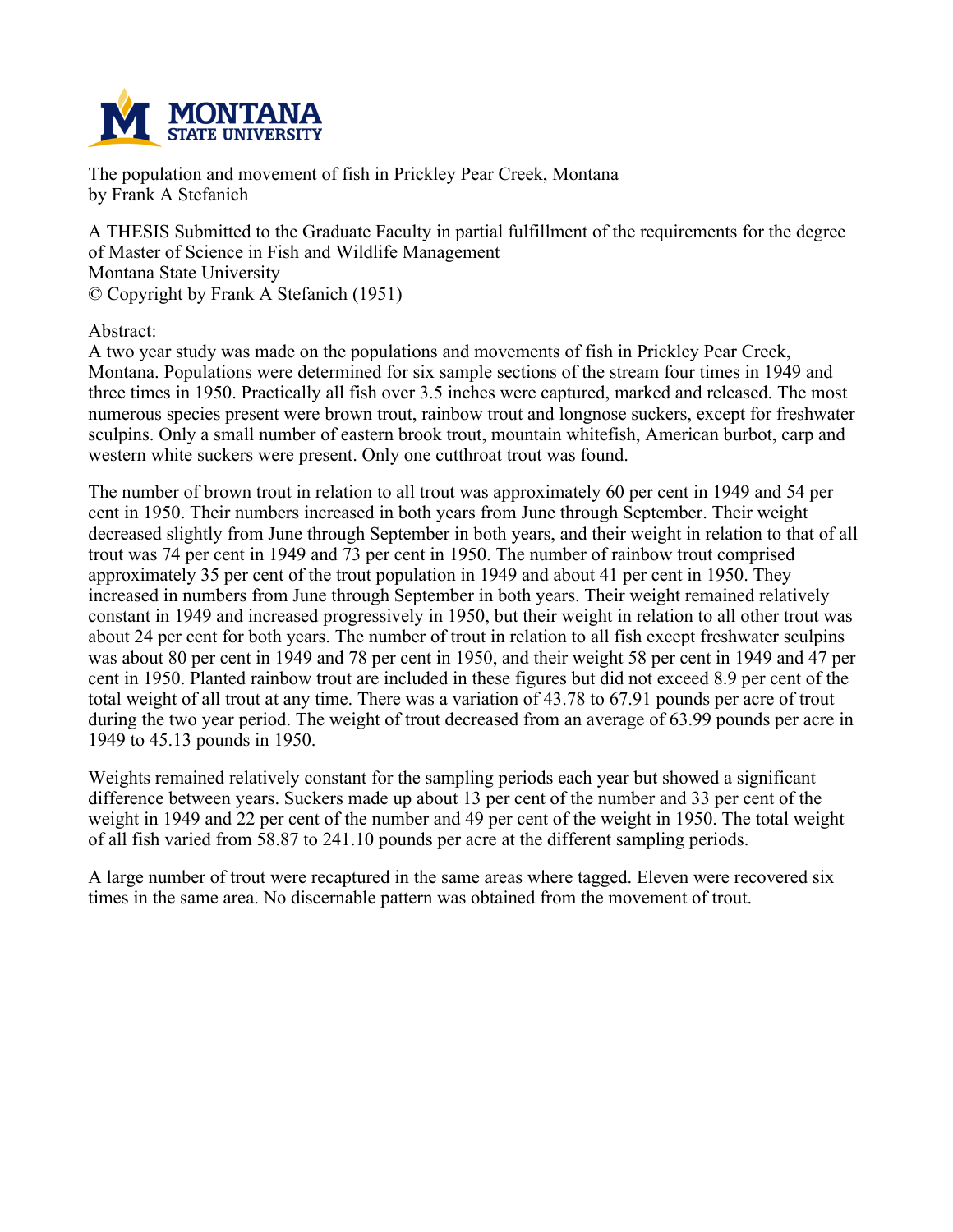# THE POPULATION AND MOVEMENT OF FISH IN PRICKLEY PEAR CREEK, **MONTANA**

**by**

**FRANK A. STEFANICH**  $\mathbf{v}$ 

## **A THESIS**

**Submitted to the Graduate Faculty**

**in**

**partial fulfillment of the requirements**

**for the degree of**

**Master of Science in Fish and Wildlife Management**

**at**

**Montana State College**

**Approved:**

Head **•artment**

Chairman, Examining Committee

Graduate **Division** 

**Bozeman, Montana June, 1951**

 $\zeta_{\varepsilon, \ell_2}$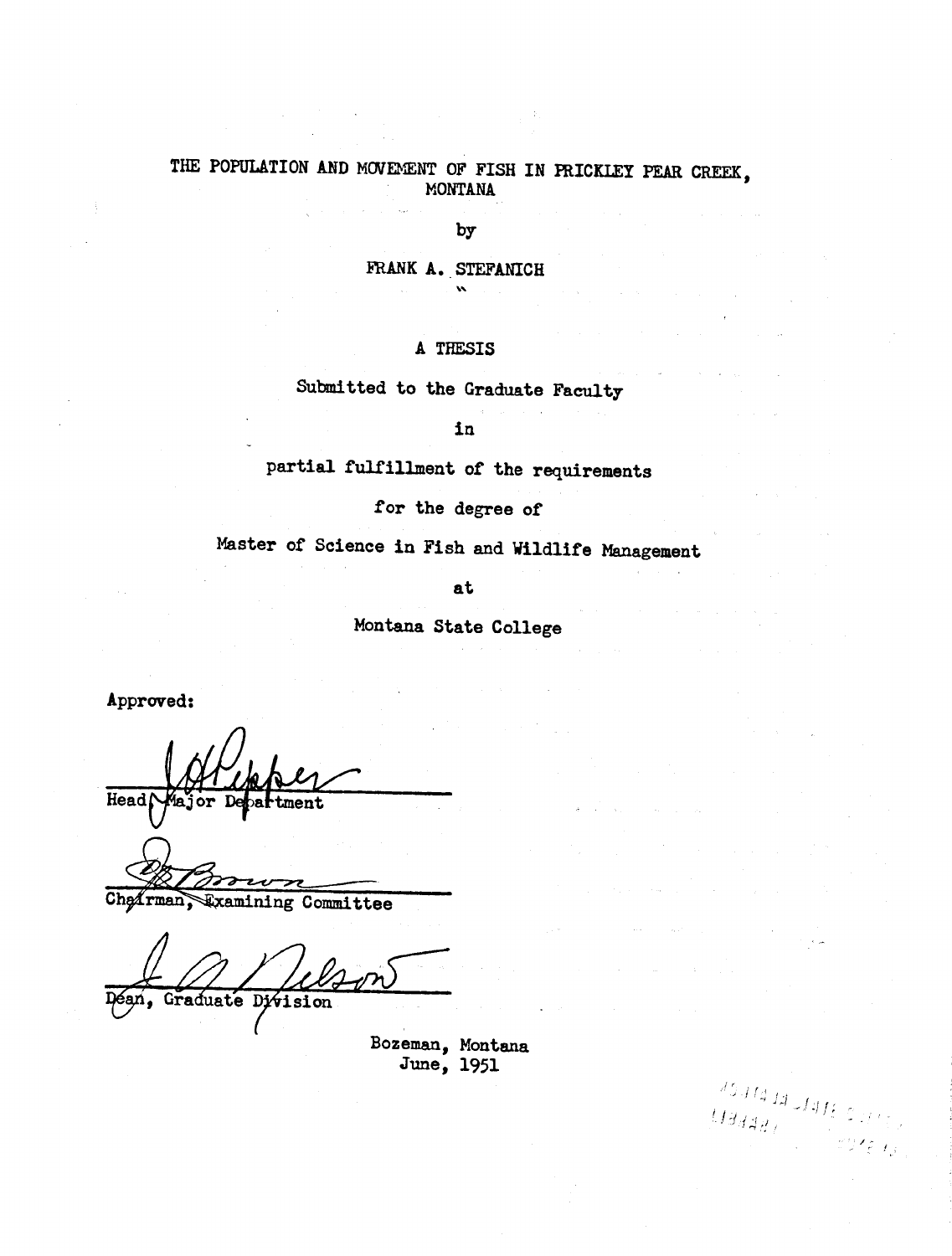$N 378$ <br>St 32p<br>Cop.1

 $\mathbf{2}$ 

# **Table of Contents**

| Abstract -----------------------------<br>$\overline{3}$               |
|------------------------------------------------------------------------|
| 4                                                                      |
| Description of the area ---------------------<br>4                     |
| Size and location of sections -----------------<br>$\overline{5}$      |
| 5                                                                      |
| Equipment and material ---------------------<br>$\overline{7}$         |
| Collecting and handling fish $-$ ----------------<br>9                 |
| Marking fish $- - - - - - - - - - - - - - - - - - - - - - - - -$<br>10 |
| Acknowledgements ----------------------------<br>10                    |
| Fish populations ----------------------------<br>11                    |
| Fish present -------------------------<br>11                           |
| Trout populations -------------------------<br>12                      |
| Populations of all fish ----------------------<br>23                   |
| Standing fish populations in Prickley Pear Creek -------<br>27         |
| Standing populations in comparison with other studies - - - - -<br>28  |
| Movement ------------------------------<br>29                          |
| Movements as determined by regularly scheduled shockings - - -<br>29   |
| Movements determined by sampling random sections $---$ - - - - -<br>35 |
| Movements determined by creel census -------------<br>37               |
| Summary -------------------------------<br>39                          |
| Literature Cited ----------------------------<br>41                    |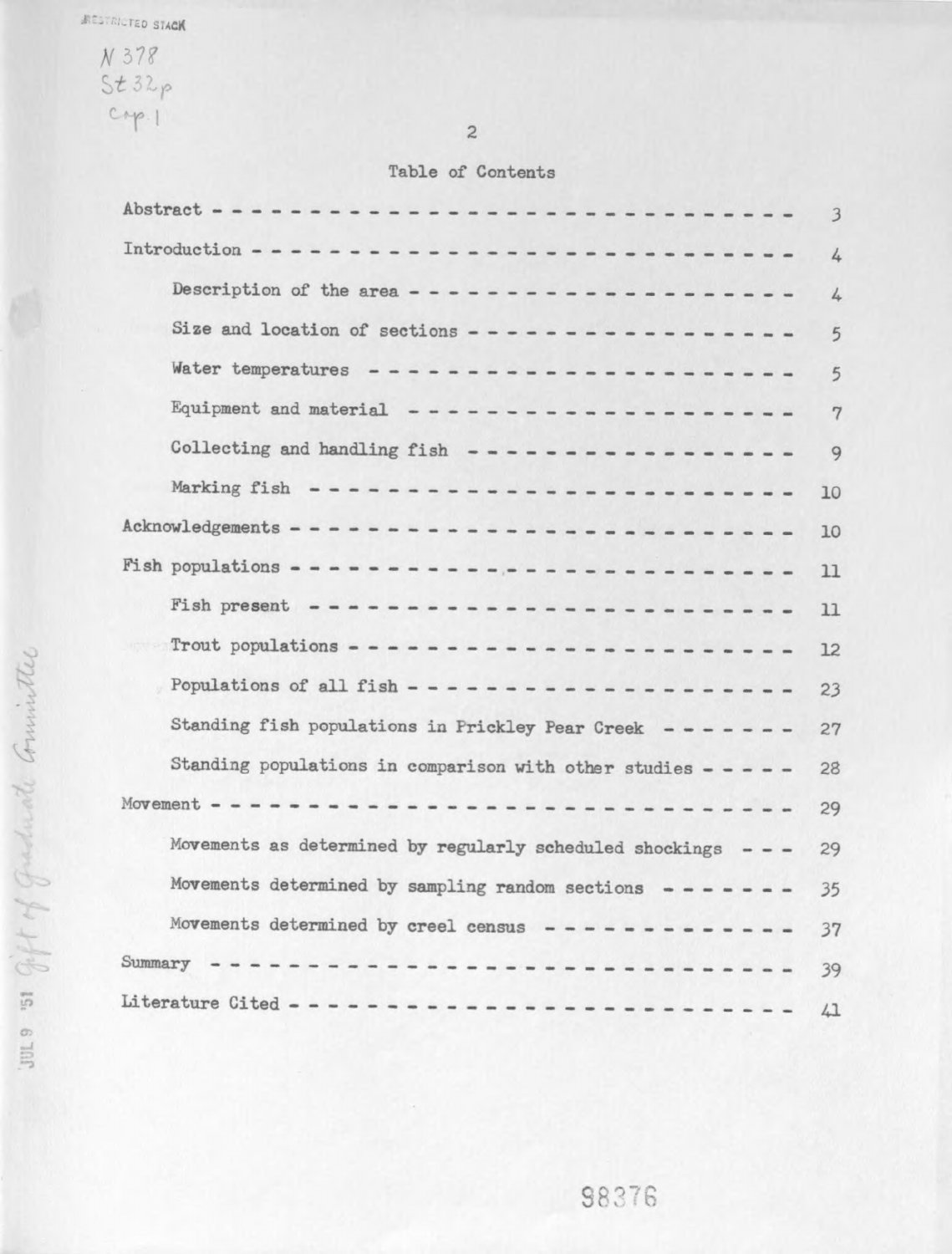#### **Abstract**

**A two year study was made on the populations and movements of fish in Prickley Pear Creek, Montana. Populations were determined for six sample sections of the stream four times in 1949 and three times in 1950. Practically all fish over 3.5 inches were captured, marked and released. The most numerous species present were brown trout, rainbow trout and longnose suckers, except for freshwater sculpins. Only a small number of eastern brook trout, mountain whitefish, American burbot, carp and western white suckers were present. Only one cutthroat trout was found.**

**The number of brown trout in relation to all trout was approximately 60 per cent in 1949 and 54 per cent in 1950. Their numbers increased in both years from June through September. Their weight decreased slightly from June through September in both years, and their weight in relation to that of all trout was 74 per cent in 1949 and 73 per cent in 1950. The number of rainbow trout comprised approximately 35 per cent of the trout population in 1949 and about 41 per cent in 1950. They increased in numbers from June through September in both years. Their weight remained relatively constant in 1949 and increased progressively in 1950, but their weight in relation to all other trout was about 24 per cent for both years. The number of trout in relation to all fish except freshwater sculpins was about 80 per cent in 1949 and 78 per cent in 1950, and their weight 58 per cent in 1949 and 47 per cent in 1950. Planted rainbow trout are included in these figures but did not exceed 8.9 per cent of the total weight of all trout at any time. There was a variation of 43.78 to 67.91 pounds per acre of trout during the two year period. The weight of trout decreased from an average of 63.99 pounds per acre in 1949 to 45.13 pounds in 1950. Weights remained relatively constant for the sampling periods each year but showed a significant difference between years. Suckers made up about 13 per cent of the number and 33 per cent of the weight in 1949 and 22 per cent of the number and 49 per cent of the weight in 1950. The total weight of all fish varied from 58.87 to 241.10 pounds per acre at the different sampling periods.**

**A large number of trout were recaptured in the same areas where tagged. Eleven were recovered six times in the same area. No disceraable pattern was obtained from the movement of trout.**

 $\mathcal{A} \geq \frac{1}{2} \sum_{i=1}^{2} \frac{1}{i} \sum_{i=1}^{2} \frac{1}{i} \sum_{i=1}^{2} \frac{1}{i} \sum_{i=1}^{2} \frac{1}{i} \sum_{i=1}^{2} \frac{1}{i} \sum_{i=1}^{2} \frac{1}{i} \sum_{i=1}^{2} \frac{1}{i} \sum_{i=1}^{2} \frac{1}{i} \sum_{i=1}^{2} \frac{1}{i} \sum_{i=1}^{2} \frac{1}{i} \sum_{i=1}^{2} \frac{1}{i} \sum_{i=1}^{2} \frac{1}{i}$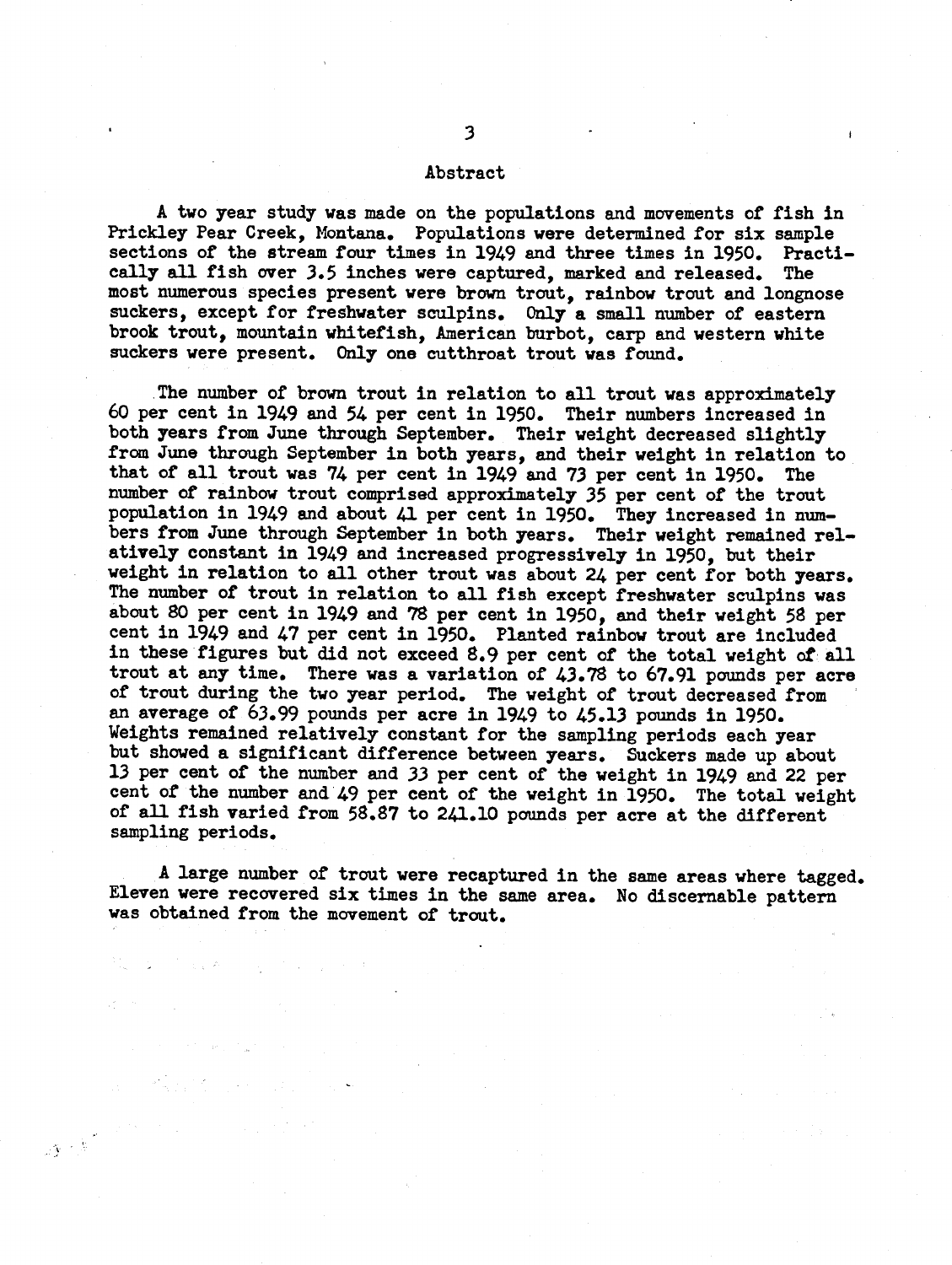#### **Introduction**

**An investigation of the populations and movements of fish in Prickley Pear Creek, Montana, was first studied in the summer of 1949, and is continuing. Data secured during 1949 and 1950 are reported here. This project was sponsored and financed by the Montana State Fish and Game Department and represents the first effort of its kind within the state. A similar study was made by Shuck (1945) in Crystal Creek, New York. Smith (1949) investigated the populations of some trout streams in Minnesota. Needham and Cramer (1943) observed the movements of trout in Convict Creek, California.**

## **Description of the area**

**Prickley Pear Creek was selected because of its suitable size, accessibility and popularity as a fishing stream. It runs in a northeasterly direction over most of its 23 mile course and enters the Missouri River about 6 miles upstream from Craig, Montana. The upper 11 miles traverses a narrow valley, while the lower 12 miles flows largely through a rocky canyon. The creek drains an area of approximately 394 square miles, mostly of grassland with open stands of ponderosa pine. The elevation at the head of Prickley Pear Creek is 4,250 feet above mean sea level and'at its mouth is 3,300 feet. The gradient is approximately 41 feet per mile. Most of the land in this drainage is privately owned and is used chiefly for stock grazing, there being very little cultivated land in the valley. Since the entire stream could not be studied intensively because of time and facilities, the lower 13 miles were selected. Five small tributaries enter this part of the creek. In the study area, stream width varied from**

 $\boldsymbol{\mu}$ .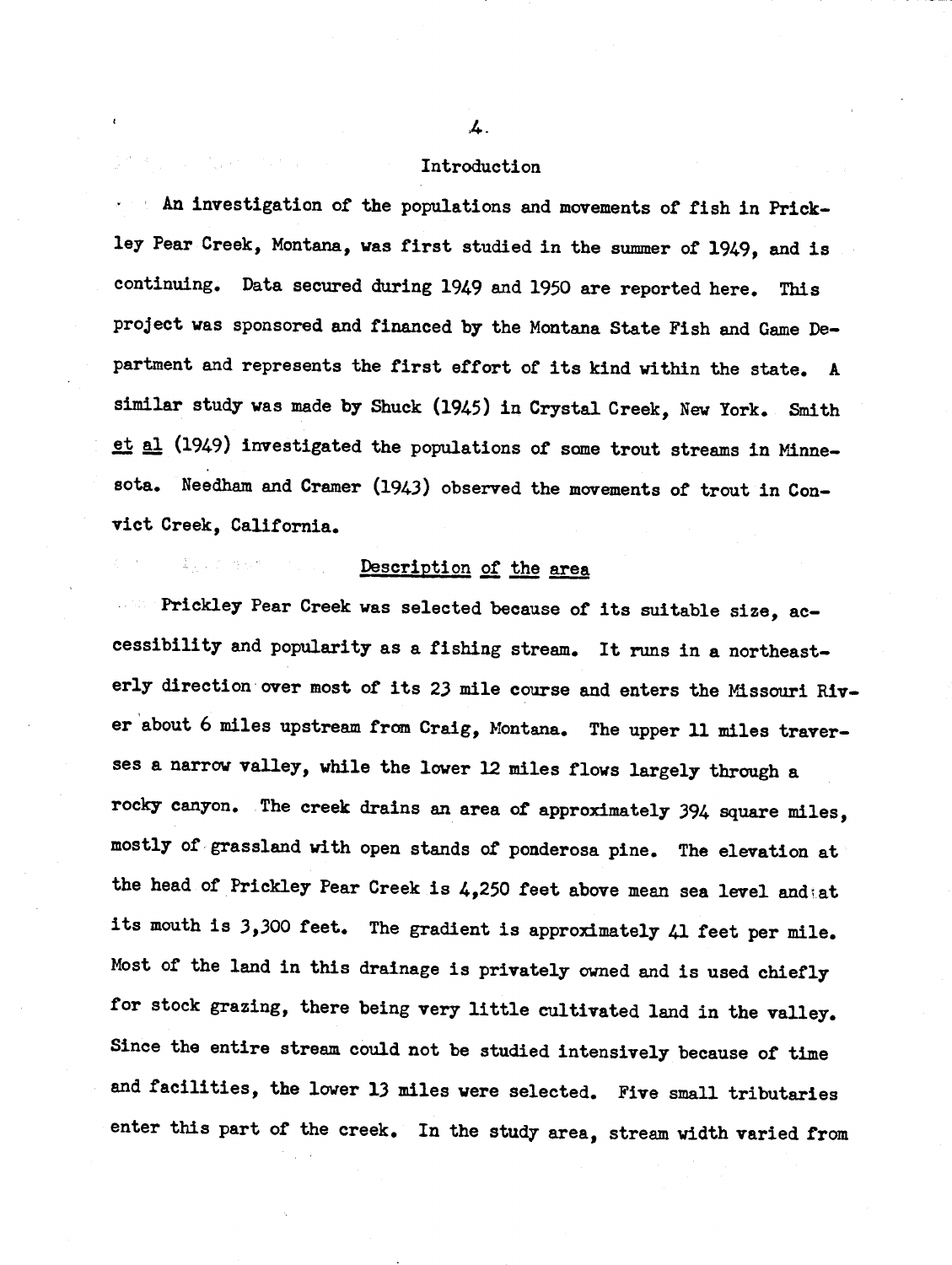**15 to 60 feet and maximum depths from about 6 inches to 8 feet. There was an average distance of approximately 260 feet between pools with a depth of 3 feet or greater. Riffle areas were mostly shallow, covered with gravel and rubble.**

## **Size and location of sections**

**Inasmuch as it was impractical to cover the entire 13 miles of stream under consideration, six representative sections at more or less equal intervals were established. (Fig. I). Section 2 was arbitrarily chosen at approximately 3.6 road miles from the mouth of the creek. Sections 3, 4, 5, and 6 were established at successive intervals of 2.3 road miles upstream from section 2, and section I was located at a point 1.4 road miles downstream from section 2. Thick brush, swamp and absence of a road prevented the establishment of this section at an interval equal to the others. Each section was 600 feet long and its lower boundary was marked by means of a concrete post for later reference. A plane table map was prepared for each section showing stream outline, bank cover and contour.**

## **Water temperatures**

**The water level in Prickley Pear Creek exhibited the usual pattern of streams for this region, with a high run-off in late spring and early summer followed by a sharp decrease in flow in late summer and a small but relatively steady decrease through fall and winter.**

**In 1949, daily morning and evening water temperatures were taken with a Taylor pocket thermometer from June 18 through September 23. During this period the minimum water temperature was 44 degrees F., and the maximum 66 degrees F. The average daily water;temperature was 54.6 degrees.**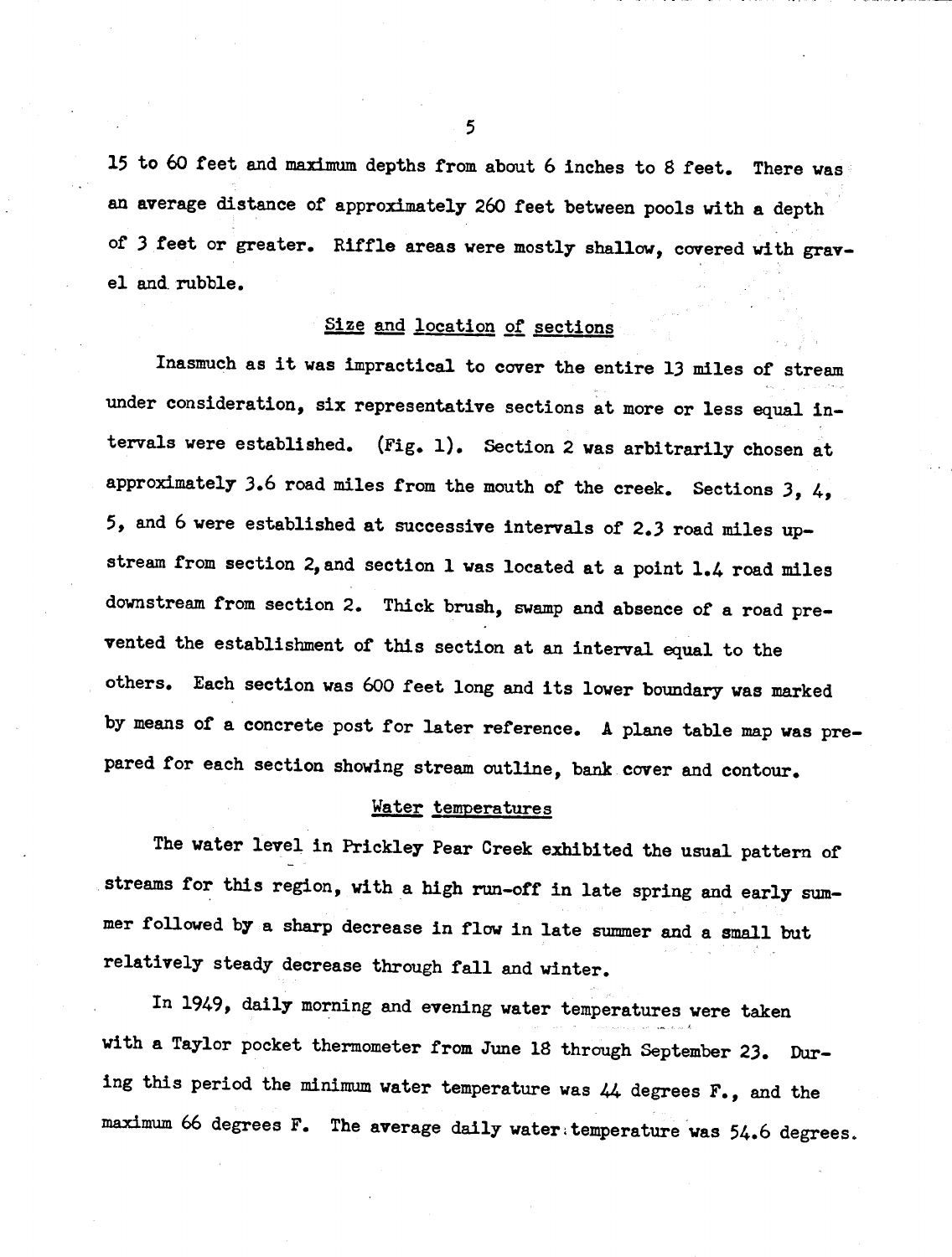

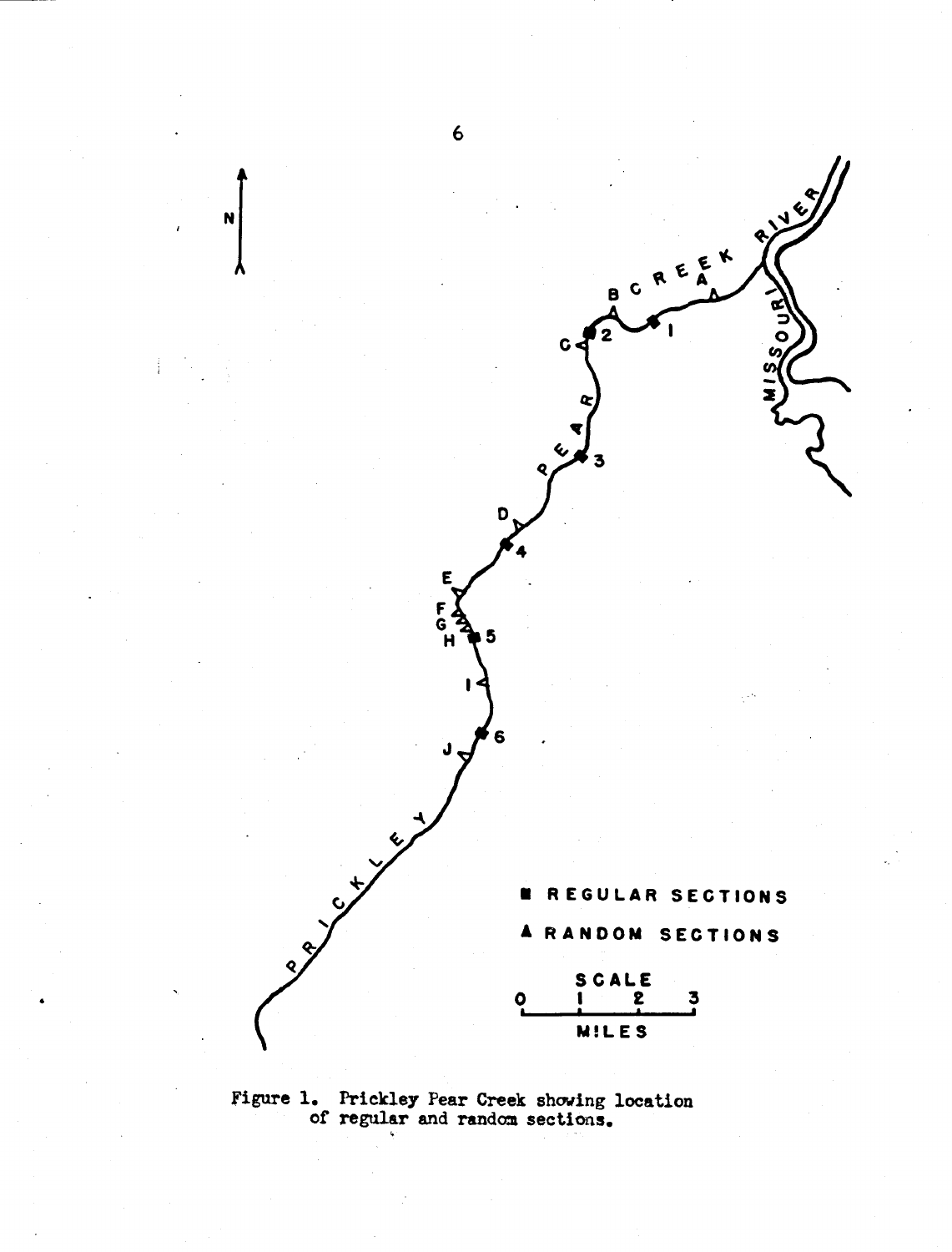**F. ' Considerable daily variation was observed. On three occasions, as much as 12 degrees difference was recorded between 7:30 a.m. and 7:30 p.m.**

**In 1950, daily water temperatures were taken with a maximum-minimum thermometer from June 18 through September 26. The minimum for this period was 45 degrees F. and the maximum was 67 degrees F. The average daily water temperature was 54.6 degrees F. The greatest daily variation occurred on August I, when there was a difference of 16 degrees F. between maximum and minimum temperatures.**

**The pH of Prickley Pear Creek was 8.2 as determined by one sample taken each year.**

## **Equipment and Material**

**The electric shock method was used in collecting fish. This has been employed by a number of workers, notably Haskell (1940) and Shatter (1948). A portable 500-watt alternating current generator provided the electrical energy (Fig. 2). A rheostat and transformer made it possible to secure voltages ranging up to 240. Each electrode consisted of a brass tubing grid 16 inches square which was welded to a 6 foot handle made of 3/8 inch pipe covered with garden hose. A phone jack receptacle was fastened in the end of each handle and these were connected to the grid by an insulated wire running through the center of the pipe. An extension cord 125 feet long and fitted with phone jacks connected the electrodes to the generator.**

**Pens for holding live fish consisted of wooden frames covered with l/4 inch mesh hardware cloth. Corners were reinforced with metal plates. The tops were removable and hinged at the center. This made it possible**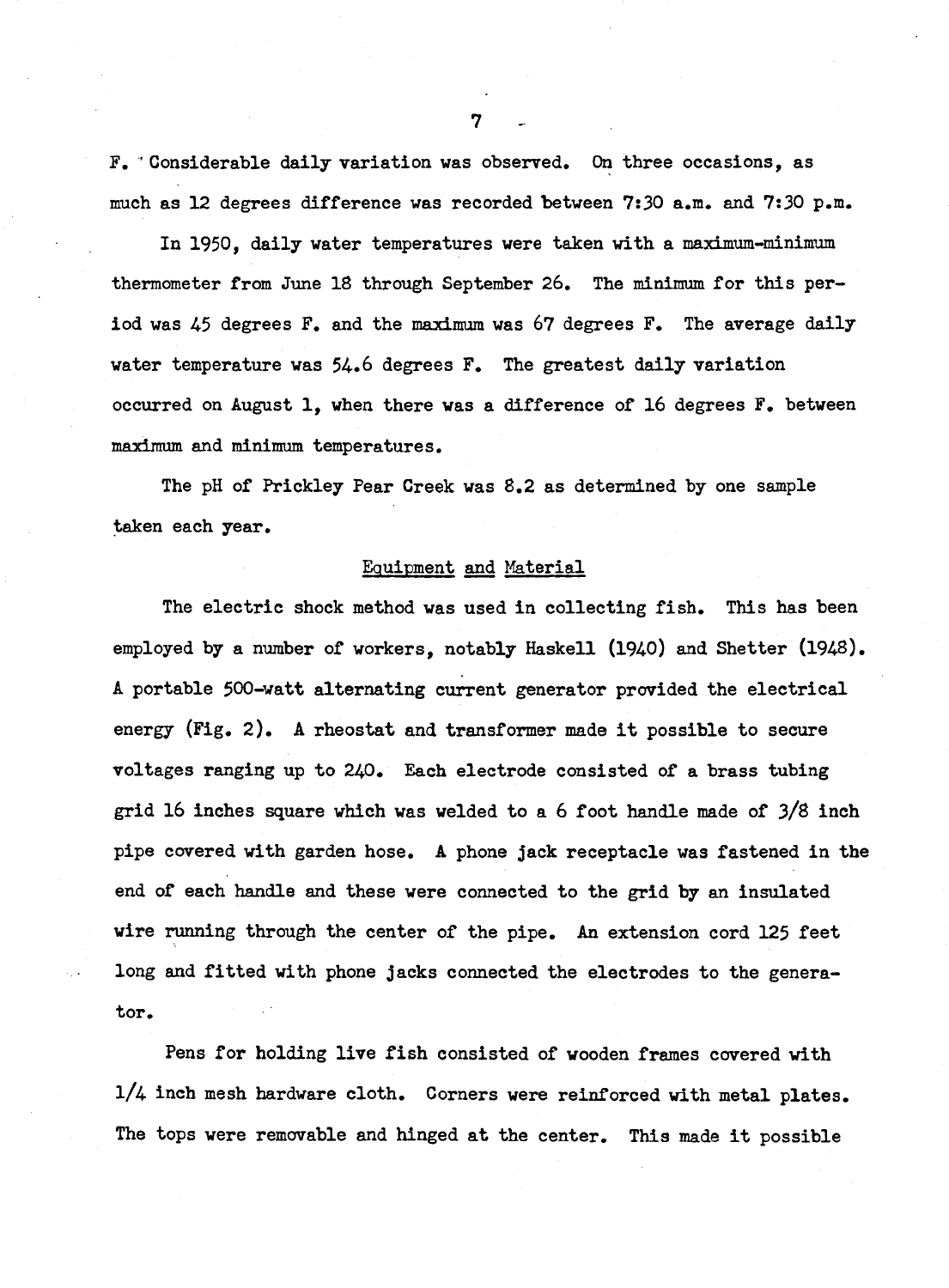

**Figure 2 Generator used in the shocking operations**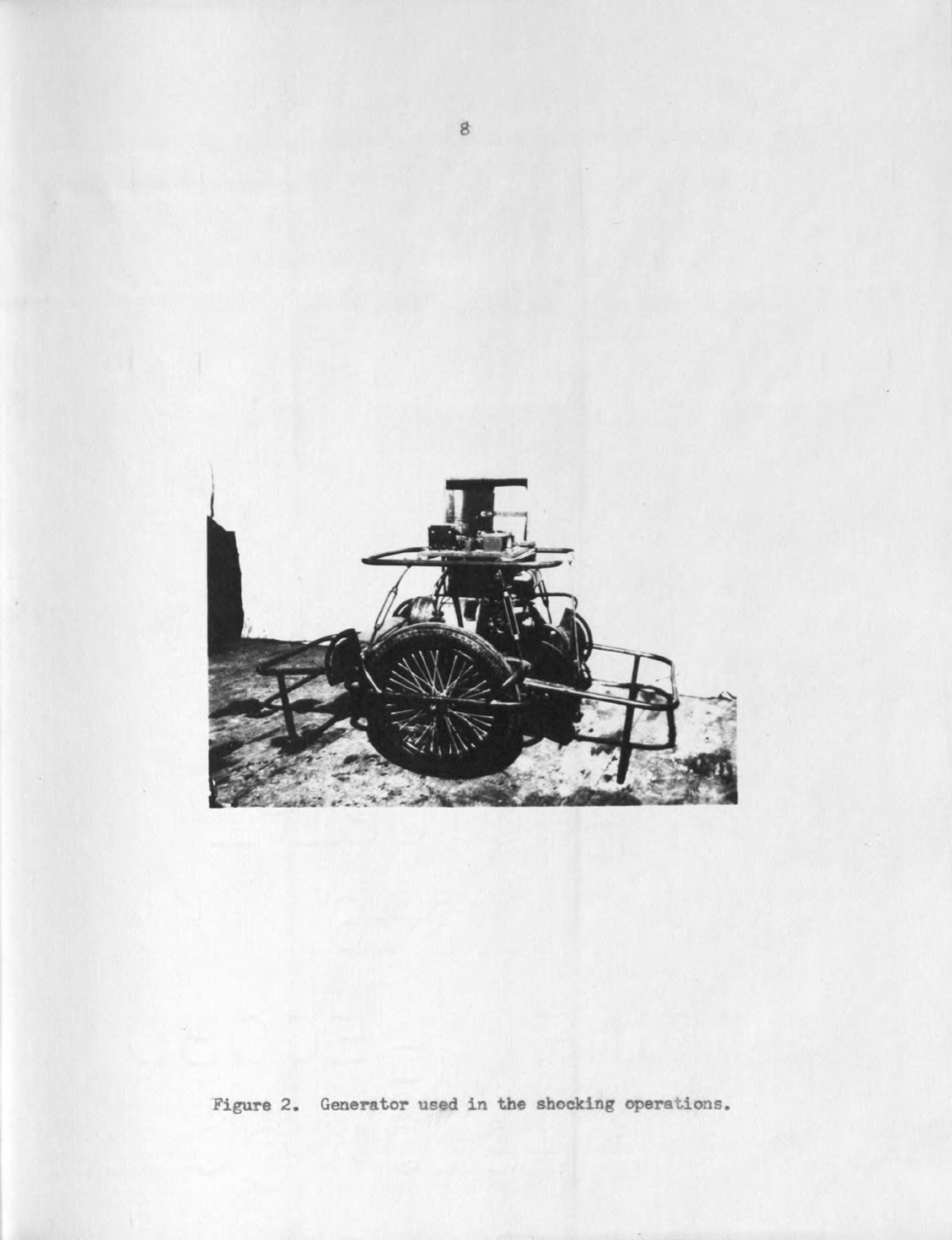**to have either the entire top open or either half, at the convenience of the operator. At times it was necessary to have part of the top closed in order to prevent fish from escaping.**

**Dip nets were of the usual design. They were equipped with cotton netting either l/4 or l/2 inch bar measure. Nets used for blocking stream sections were made of 1/2 inch bar measure seine material. A measuring board calibrated in 0.1 of an inch was used for determining lengths and a platform scale graduated in 0.02 of a pound was employed for taking weights.**

## **Collecting and handling fish**

**Each section was divided into four 150-foot units. These were blocked off with nets and shocked. On the first trip through a maximum of 160 volts was used to avoid undue injury to large fish. Thereafter a maximum of 190 volts was used until no more fish were observed. Stunned fish were caught with dip nets and placed in holding pens as soon as possible. These pens were always placed in the quietest water available.**

**Captured fish were anesthetized in a 0.5 per cent solution of urethane before weighing and measuring as outlined by Gerking (1949). Care was taken not to expose fish to urethane longer than 5 minutes. Total lengths to the nearest 0.1 of an inch and weights to the nearest 0.01 of a pound were taken. Nearly all of the fish after being captured were either jaw tagged, tagged with a Peterson disk or fin clipped. Each fish was allowed to recover completely in holding pens before release within the section or in the upper part of the section under study. Errors made in tagging and recording did not exceed 1.7 per cent of the fish taken in any shocking period and was usually much less than this figure. All trout**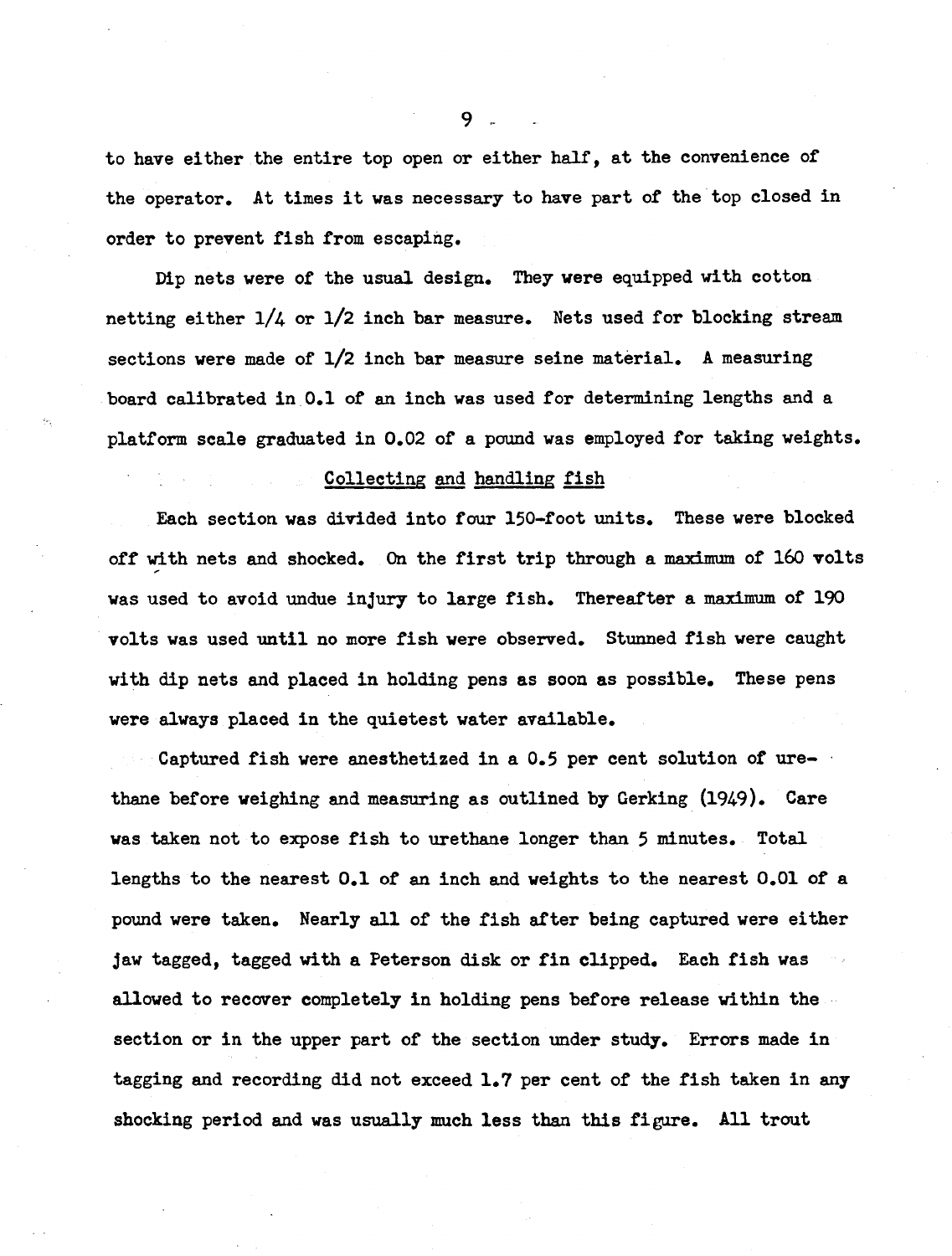**improperly recorded or identified are classified as "unknown" in population tabulations.**

## **Marking fish**

**Strap tags similar to those described by Shetter (1936) and Rounsefell and Kask (1945) were used in marking trout. The serially numbered Monel Metal tags used in this study were of two styles (1005 and 18M) and four sizes (I, 3, 4, and 18M) as manufactured by the National Band and Tag Company.**

**The size tags and the trout on which they were used are as follows (lengths are approximate):**

**. No. I on trout 3.5 - 5.5 inches total length**

**No. 3 on trout 5.6 - 14.0 inches total length**

**No. 4 on trout 14.1 - 18.0 inches total length**

**No. 18M on trout 18.1 inches and over total length A tag was clamped around the dentary bone of each trout, then rounded with pliers in order to prevent unnecessary pressure and chafing.**

**Species of fish other than trout were either fin clipped or tagged with a Peterson disk held in place with a nickle pin just ventral to the dorsal fin.**

#### **Acknowledgements**

**The writer is indebted to several individuals and agencies who assisted in this study. Dr. C. J. D. Brown gave overall direction to this investigation and helped in the preparation of the manuscript. Mr. Charles K. Phenicie suggested the problem and rendered active assistance in its direction. The following field biologists assisted in the shocking**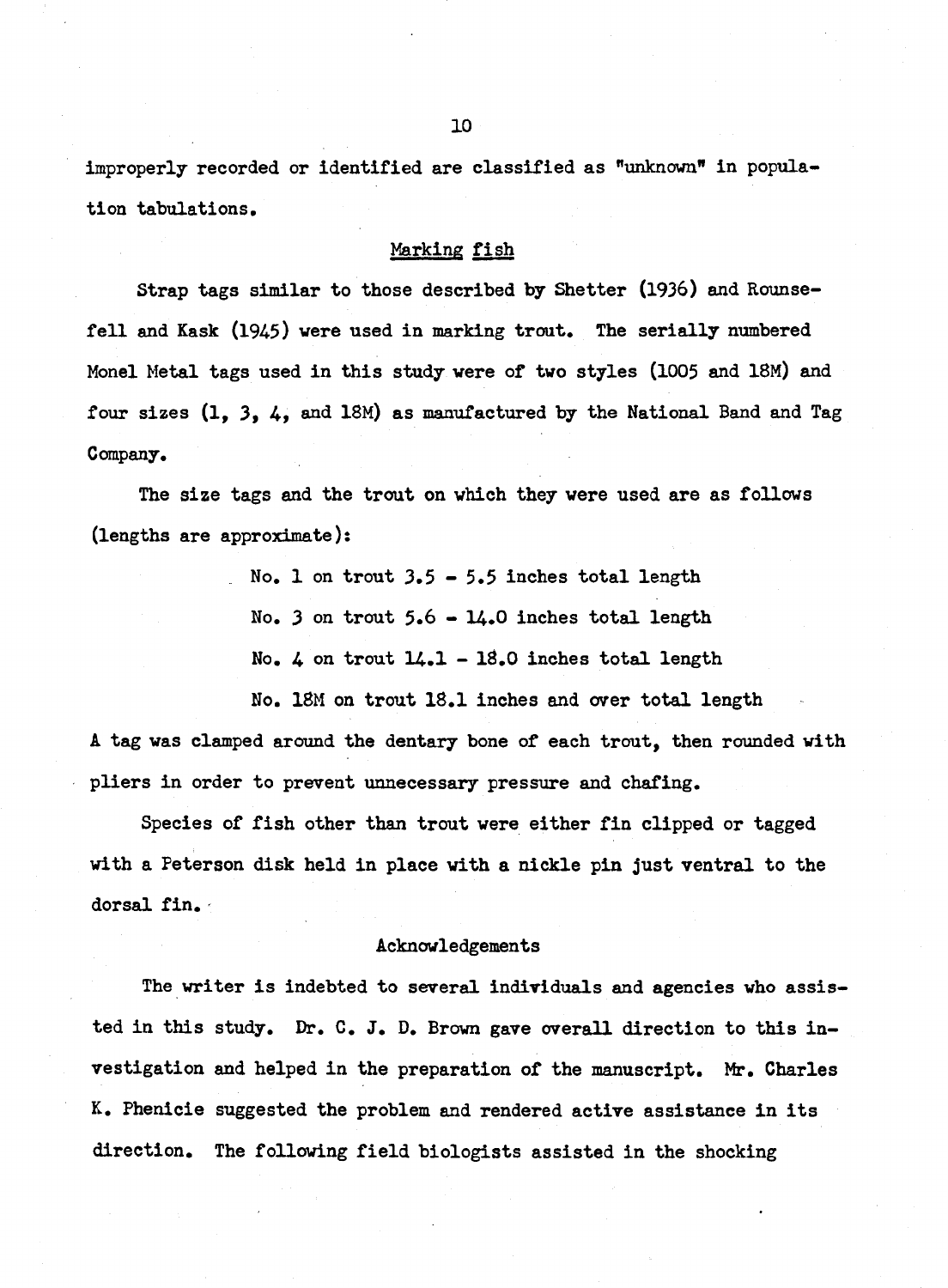**operations: W. Alvord, J. E. Bailey, V. D. Clothier, V. E. Craig, J. V. Kathrein, and T. J. Ready.** 医血管细胞 医骨髓

## **Fish Populations**

## **Fish present**

**The brown trout (Salmo trutta) was the predominant salmonid species except for one shocking period when it was superceded by rainbow trout (Salmo gairdnerii). Eastern brook trout (Salvelinus fontinalis) were present in small numbers and only one cutthroat (Salmo clarkii) was found. Some hybrid rainbow x cutthroat trout were present but were so difficult to distinguish from the rainbow trout that it was not practical to separate them. They are therefore included with the rainbow trout. The mountain whitefish (Prosopium williamsoni) and the western white sucker (Catostonms commersoni sucklii) were never abundant but were most numerous during the spring. The longnose sucker (Catostomus catostomus) was abundant in the spring and early summer but decreased very markedly in the fall. A few carp (Cyprinus carpio) were present in June, July and August but at no other period of the study. A small number of American burbot (Lota lota maculosa) were present in all but one of the shocking periods. Fresh water sculpins (Cottus bairdii punctulatus) were abundant in all sections at all shocking periods.**

**Rainbow trout were planted by the Fish and Game Department in experimental sections four and six as follows: 2,955 fingerlings (2 - 5 inches) in September 1949, 904 yearlings (average 6.7 inches) in May 1950, approximately 4,000 fingerlings (average 2 - 5 inches) in September 1950. Each lot was fin clipped to make subsequent identification possible.**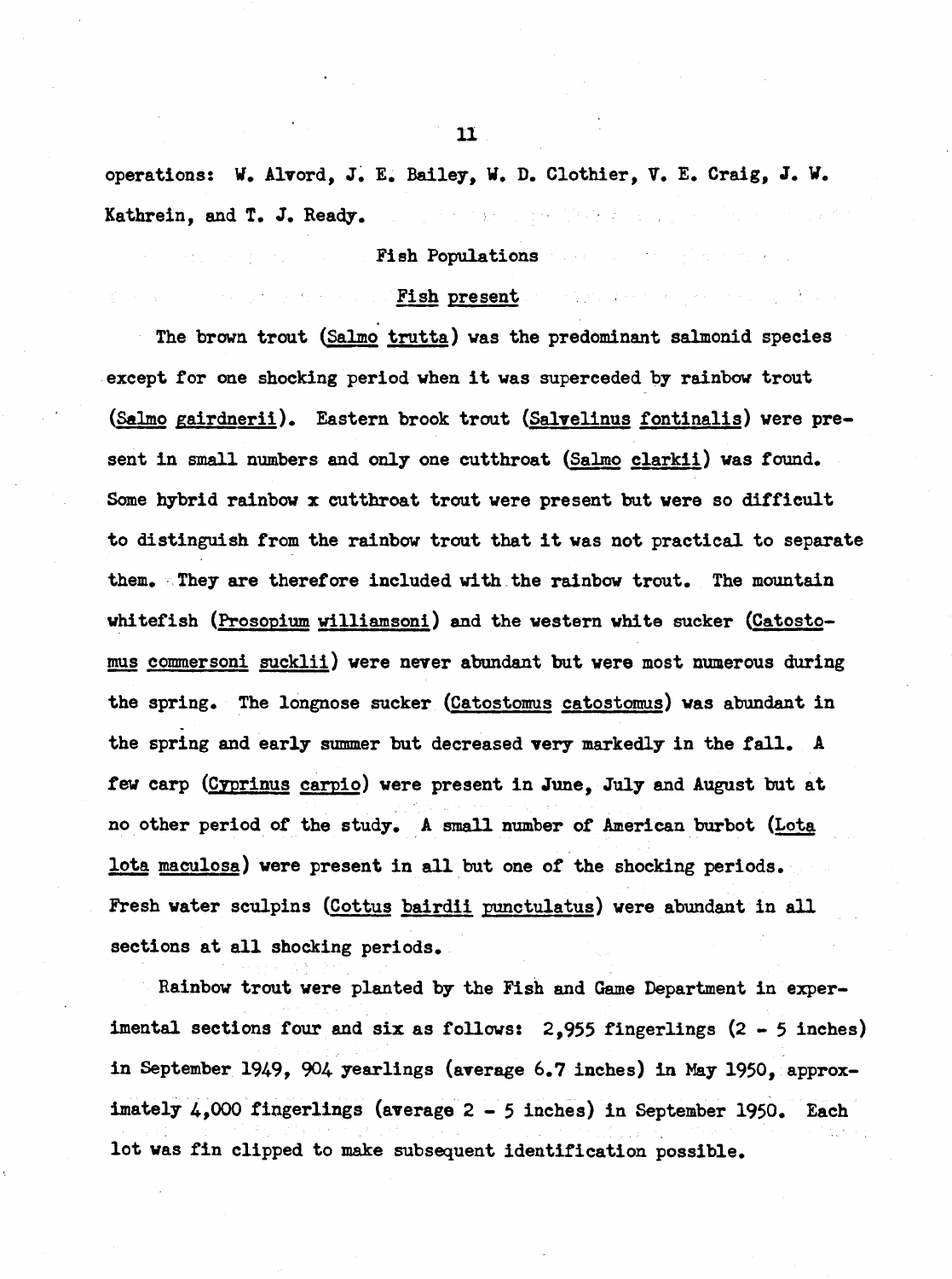## **Trout populations** and we then we have the  $\mathbb{R}^n$

**All sections were shocked four times in 1949 and three times in 1950. Each shocking period is designated in consecutive order by a number. These numbers with the actual shocking days which they represent, and the elapsed time between shocking periods are given in Table I. Each shocking period took nine days or less to complete with the exception of the first which took 22 days. Mechanical difficulties with the electric generator prolonged the time necessary to complete the first shocking. Each experimental section required an average of one day to complete.**

**The writer is confident after careful checking, that practically all fish over 3.5 inches were captured. However, it is certain that at least a few over this size escaped. Fish under this size were extremely difficult to shock, locate and hold in dip nets, although many fish under this size were captured. All of the fish collected in the six sections are**

# In factor,  $\mathbb{R}^n$  and  $\mathbb{R}^n$  are  $\mathbb{R}^n$  in  $\mathbb{R}^n$  . The  $\mathbb{R}^n$

 $\mathcal{L}^{\mathcal{L}}_{\mathcal{L}}$  , and the set of the set of the set of the set of the set of the set of the set of the set of the set of the set of the set of the set of the set of the set of the set of the set of the set of the s

Kennedy State

|                                   |  |  | Designated numbers and inclusive dates of shocking |
|-----------------------------------|--|--|----------------------------------------------------|
| periods with average elapsed days |  |  |                                                    |

|        | Shocking period          | Total days<br>$\circ$ of $\qquad$ | Average elapsed             |
|--------|--------------------------|-----------------------------------|-----------------------------|
| Number | Inclusive dates          | shocking<br>period                | days since<br>last shocking |
|        | June 22 to July 13, 1949 | 22.                               |                             |
|        | August 11-17, 1949       |                                   |                             |
|        | September 16-23, 1949    |                                   | $\sim$ 36                   |
|        | November 24-27, 1949     |                                   | 66                          |
|        | June 22-30, 1950         |                                   | 212                         |
| o      | August 7-15, 1950        |                                   |                             |
|        | September 18-25, 1950    |                                   |                             |
|        |                          |                                   |                             |

**included in this study except the fresh water sculpins. These were omitted**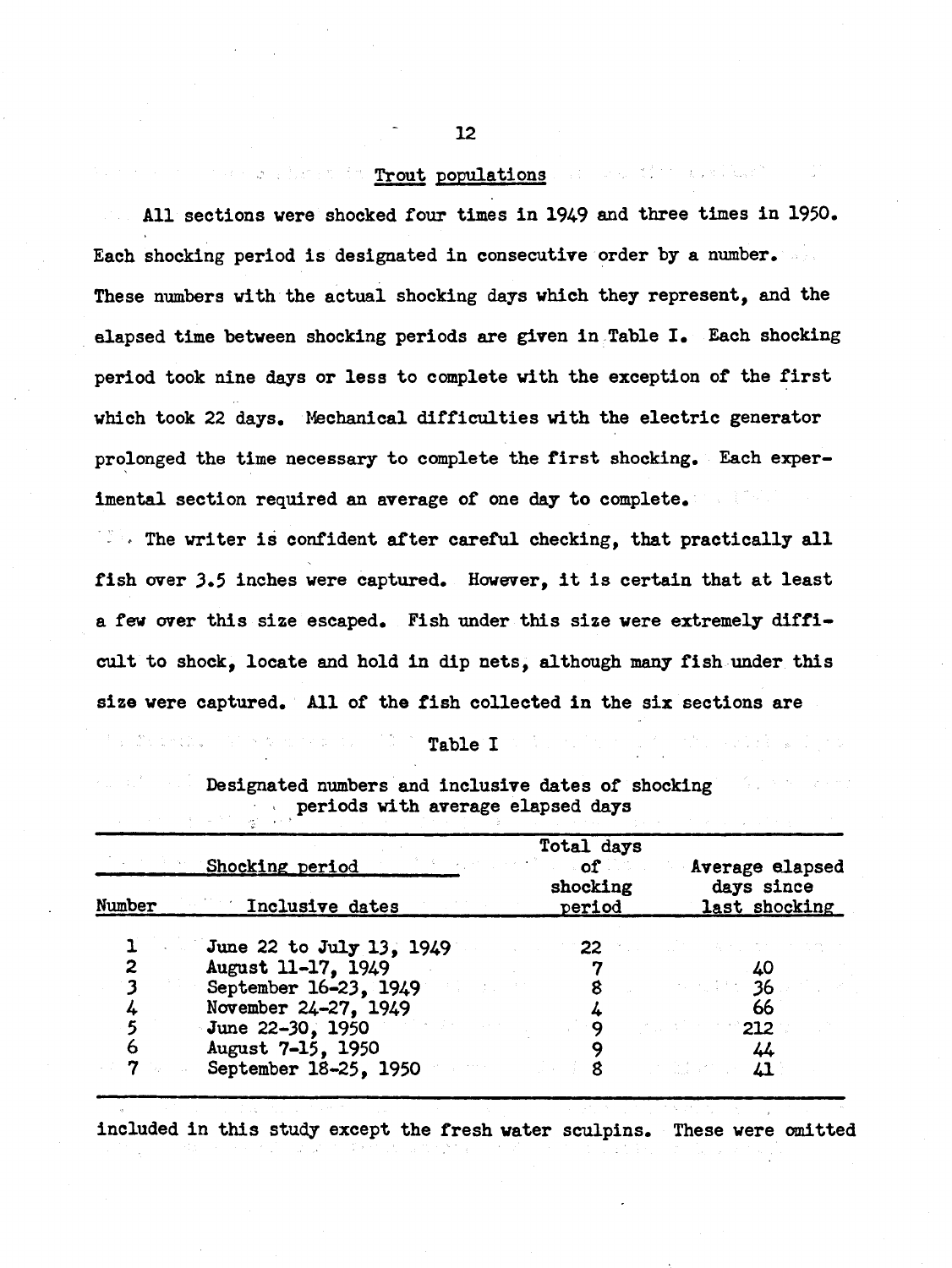**because they were almost impossible to collect in the time available. The various species of fish are treated separately with the exception of the longnose and western white suckers which are included together (suckers). However, the proportion of each species was ascertained during the third shocking period. Of the 34 adult suckers captured, 5 were western white suckers and 29 were longnose suckers.**

#### **Brown trout**

**In 1949 the number of brown trout present increased from the first to the third shocking periods and then decreased in the fourth (Table II). On the other hand, the number of brown trout in relation to total wild trout population decreased from 67.0 per cent in the first shocking to 54.9 per cent in the fourth shocking period. When the planted rainbow trout are included, the percentage of brown trout decreased to 42.5 per cent in the third shocking period and then increased to 48.2 per cent in the fourth. The weight of all brown trout in relation to the total weight of all wild trout remained relatively constant at approximately 75 per cent throughout all shocking periods for 1949. The inclusion of the weight of planted rainbow trout because of their small size did not effect the percentages of brown trout to any great extent.**

**In 1950, the total number of brown trout was decidedly less than in 1949. The number captured increased progressively in consecutive shocking** periods. On the other hand their numbers in relation to the total of all **wild trout decreased from 62.2 per cent in the fifth shocking period to 40.2 per cent in the seventh. When the planted rainbow trout are included the percentages of brown trout increased from the fifth to the sixth**

**13 '**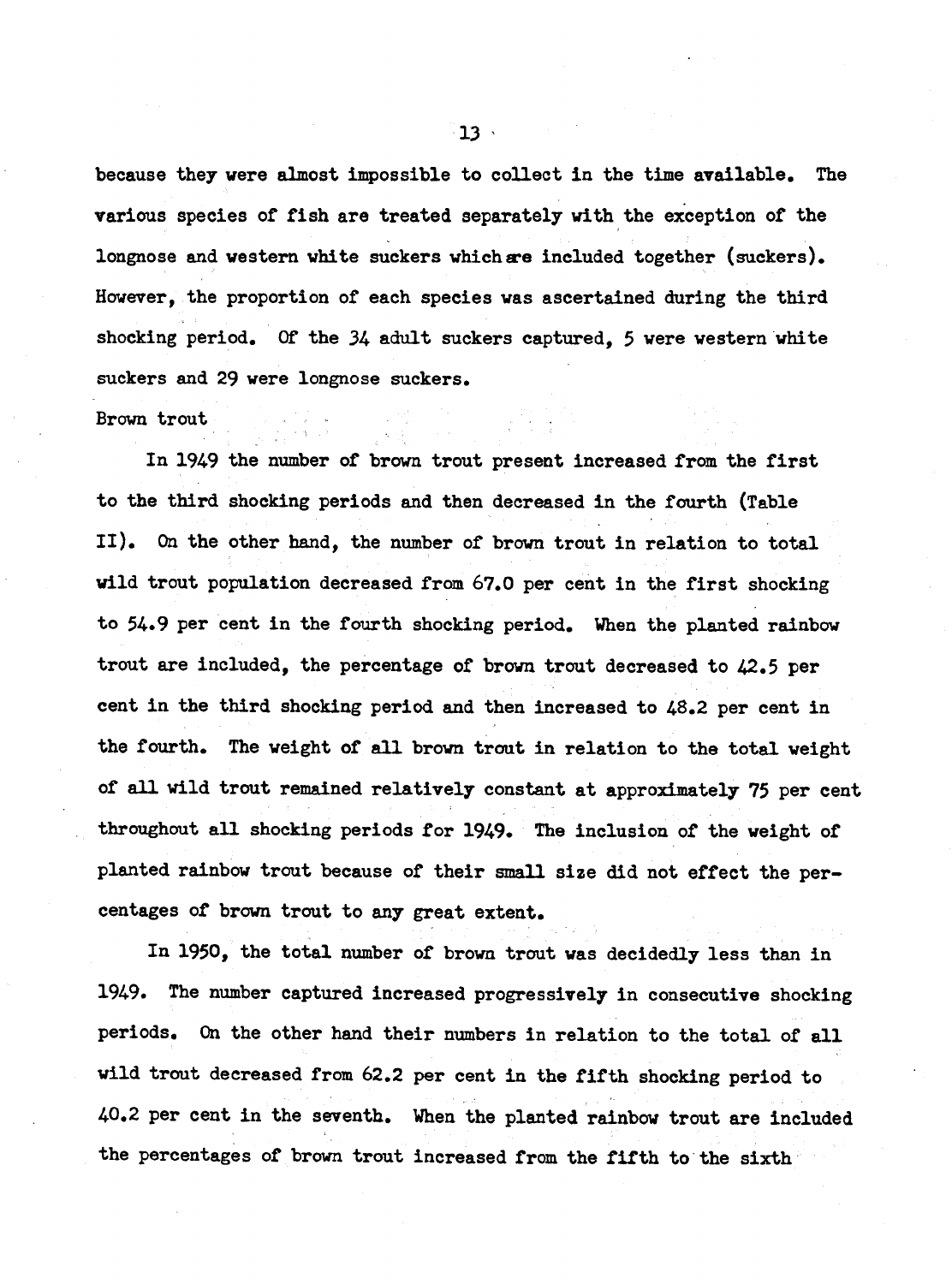| Species         | Number                  |      | Percentage of Percentage of Total<br>of wild trout of all trout |        | Percentage of<br>total number total number weight total weight<br>of wild trout | Percentage of<br>total weight<br>of all trout |
|-----------------|-------------------------|------|-----------------------------------------------------------------|--------|---------------------------------------------------------------------------------|-----------------------------------------------|
|                 |                         |      | First shocking, June 22 to July 13, 1949                        |        |                                                                                 |                                               |
| <b>Brown</b>    | 311                     | 67.0 |                                                                 | 125.28 | 77.0                                                                            |                                               |
| Rainbow         | 140                     | 30.2 |                                                                 | 34.74  | 21.4                                                                            |                                               |
| Eastern brook   | 10                      | 2.2  |                                                                 | 2.46   | 1.5                                                                             |                                               |
| Unknown         | $\overline{\mathbf{3}}$ | 0.6  |                                                                 | 0.17   | 0.1                                                                             |                                               |
| Total           | 464                     |      |                                                                 | 162.65 |                                                                                 |                                               |
|                 |                         |      | Second shocking, August 11-17, 1949                             |        |                                                                                 |                                               |
| Brown           | 376                     | 65.6 |                                                                 | 108.19 | 72.3                                                                            |                                               |
| Rainbow         | 175                     | 30.5 |                                                                 | 38.98  | 26.0                                                                            |                                               |
| Eastern brook   | 21                      | 3.7  |                                                                 | 2.29   | 1.5                                                                             |                                               |
| Unknown         | $\mathbf{1}$            | 0,2  |                                                                 | 0.24   | 0.2                                                                             |                                               |
| Total           | 573                     |      |                                                                 | 149.70 |                                                                                 |                                               |
|                 |                         |      | Third shocking, September 16-23, 1949                           |        |                                                                                 |                                               |
| <b>Brown</b>    | 466                     | 57.1 | 42.5                                                            | 111.02 | 73.4                                                                            | 71.9                                          |
| Rainbow         | 327                     | 40.1 | 29.8                                                            | 37.42  | 24.8                                                                            | 24.2                                          |
| Eastern brook   | 21                      | 2,6  | 1.9 <sub>1</sub>                                                | 2.45   | 1.6                                                                             | 1,6                                           |
| Unknown         | $\overline{c}$          | 0.2  | 0.2                                                             | 0.28   | 0,2                                                                             | 0, 2                                          |
| Total           | 816                     |      |                                                                 | 151.17 |                                                                                 |                                               |
| Rainbow planted |                         |      |                                                                 |        |                                                                                 |                                               |
| in 1949         | 280                     |      | 25.6                                                            | 3.28   |                                                                                 | 2.1                                           |
| Grand total     | 1096                    |      |                                                                 | 154.45 |                                                                                 |                                               |
|                 |                         |      | Fourth shocking, November 24-27, 1949                           |        |                                                                                 |                                               |
| Brown           | 324                     | 54.9 | 48.2                                                            | 108.96 | 75.0                                                                            | 74.5                                          |
| Rainbow         | 252                     | 42.7 | 37.5                                                            | 34.04  | 23.5                                                                            | 23.3                                          |
| Eastern brook   | 12                      | 2,0  | 1.8                                                             | 2.21   | 1.5                                                                             | 1.5                                           |
| Unknown         | $\overline{2}$          | 0.4  | 0.3                                                             |        |                                                                                 |                                               |
|                 | 590                     |      |                                                                 | 145.21 |                                                                                 |                                               |
| Total           |                         |      |                                                                 |        |                                                                                 |                                               |
| Rainbow planted | 82                      |      | 12.2                                                            | 1.04   |                                                                                 | 0.7                                           |
| in 1949         |                         |      |                                                                 | 146.25 |                                                                                 |                                               |
| Grand total     | 672                     |      |                                                                 |        |                                                                                 |                                               |

**Table II**

 $\sharp$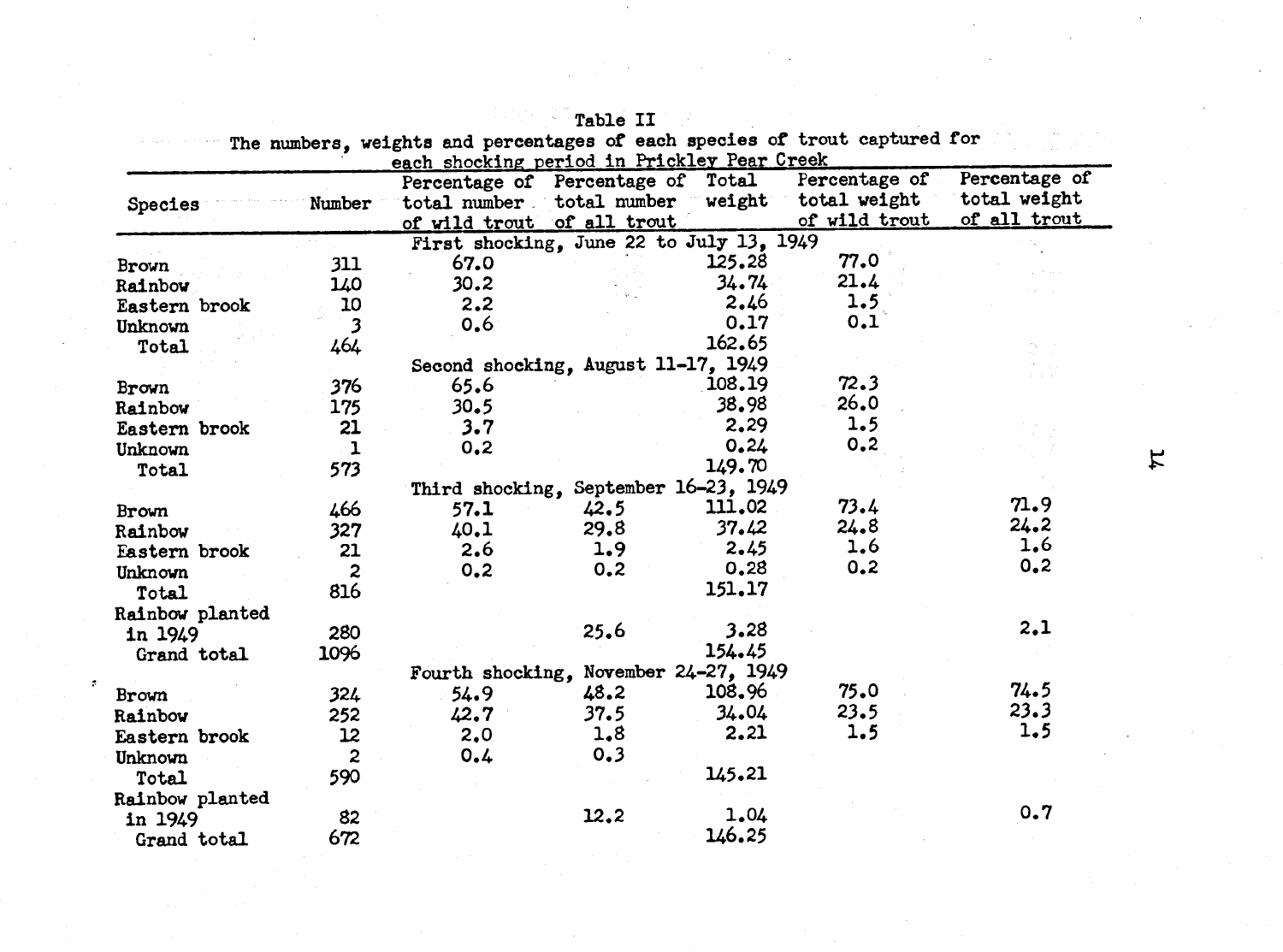| Species                       | Number                  | Percentage of<br>total number | Percentage of<br>total number           | $\overline{\text{Total}}$<br>weight | Percentage of<br>total weight | Percentage of<br>total weight |
|-------------------------------|-------------------------|-------------------------------|-----------------------------------------|-------------------------------------|-------------------------------|-------------------------------|
|                               |                         | of wild trout                 | of all trout                            |                                     | of wild trout                 | of all trout                  |
|                               |                         |                               | Fifth shocking, June 22-30, 1950        |                                     |                               |                               |
| Brown                         | 181                     | 62, 2                         | 48.3                                    | 77.72                               | 79.4                          | 72.2                          |
| Rainbow                       | 84                      | 28.9                          | 22.4                                    | 14.61                               | 14.9                          | 13.6                          |
| Eastern brook                 | 21                      | 7.2                           | 5.6                                     | 4.77                                | 4.9                           | 4.4                           |
| Unknown                       | 5                       | 1.7                           | 1.3                                     | 0.73                                | 0.8                           | 0.7                           |
| Total                         | 291                     |                               |                                         | 97.83                               |                               |                               |
| Rainbow planted               |                         |                               |                                         |                                     |                               |                               |
| in 1949                       | 6                       |                               | 1.6                                     | 0,26                                |                               | 0.2                           |
| in May, 1950                  | 78                      |                               | 20.8                                    | 9.62                                |                               | 8.9                           |
| Grand total                   | 375                     |                               |                                         | 107.71                              |                               |                               |
|                               |                         |                               | Sixth shocking, August 7-15, 1950       |                                     |                               |                               |
| Brown                         | 284                     | 58.6                          | 53.4                                    | 70.56                               | 72.0                          | 67.3                          |
| Rainbow                       | 177                     | 36.5                          | 33.3                                    | 25.57                               | 26.1                          | 24.4                          |
| Eastern brook                 | 21                      | 4.3                           | 3.9                                     | 1.79                                | 1.8                           | 1.7                           |
| Unknown                       | $\overline{\mathbf{3}}$ | 0,6                           | 0.5                                     | 0.13                                | 0,1                           | 0.1                           |
| Total                         | 485                     |                               |                                         | 98.05                               |                               |                               |
| Rainbow planted               |                         |                               |                                         |                                     |                               |                               |
| in 1949                       | 10                      |                               | 1.9                                     | 0.93                                |                               | 0.9                           |
| in May, 1950                  | 37 <sub>1</sub>         |                               | 7.0                                     | 5.87                                |                               | 5.6                           |
| Grand total                   | 532                     |                               |                                         | 104.85                              |                               |                               |
|                               |                         |                               | Seventh shocking, September 18-25, 1950 |                                     |                               |                               |
| Brown                         | 302                     | 40.2                          | 25.0                                    | 68.73                               | 67.4                          | 61.6                          |
| Rainbow                       | 428                     | 57.0                          | 35.5                                    | 30.97                               | 30.4                          | 27.7                          |
| Eastern brook                 | 16                      | 2.1                           | 1.3                                     | 1.26                                | 1.2                           | 1.1                           |
| Cutthroat                     | ı                       | 0.1                           | 0,1                                     | 0.55                                | 0,6                           | 0.5                           |
| Unknown                       | 4                       | 0,6                           | 0.3                                     | 0.42                                | 0.4                           | 0.4                           |
| Total                         | 751                     |                               |                                         | 101.93                              |                               |                               |
| Rainbow planted               |                         |                               |                                         |                                     |                               |                               |
| in 1949                       | 6                       |                               | 0.5                                     | 0.90                                |                               | 0.8                           |
| in May, 1950                  | 20                      |                               | 1.7                                     | 3.81                                |                               | 3.4                           |
|                               | 430                     |                               | 35.6                                    | 5.03                                |                               | 4.5                           |
| in Sept., 1950<br>Grand total | 1207                    |                               |                                         | 111.67                              |                               |                               |

**Table II (continued)**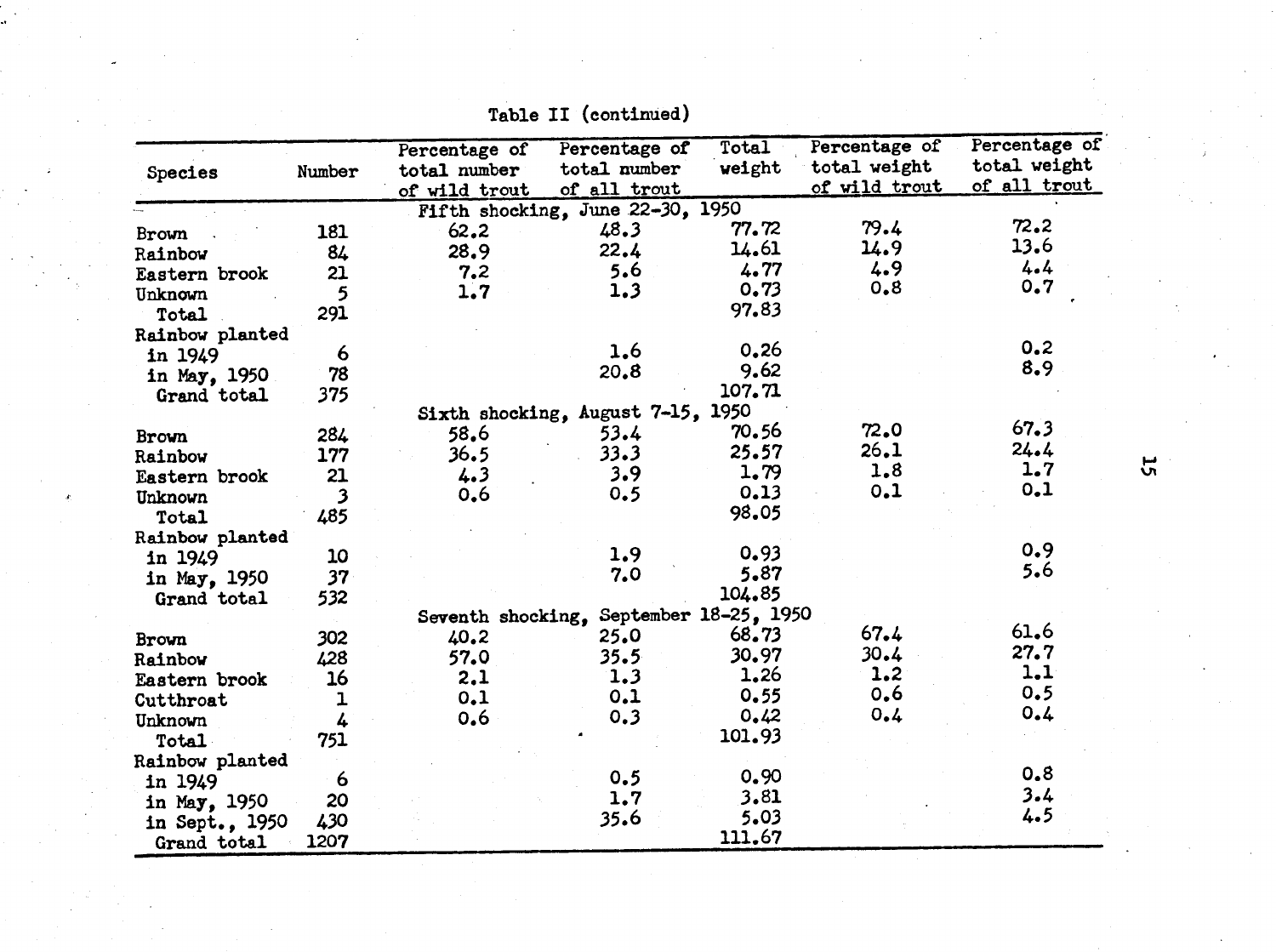**shocking periods and then markedly decreased in the seventh. The percentages of total weight gradually decreased in these same periods regardless of whether the planted rainbow trout are included.**

**Length frequencies were determined for brown trout for each shocking period. The groups that have the largest number of fish are presumed to be year classes, especially those with lengths under eight inches. However, no scale studies have been made to substantiate this. A complete age growth analysis will be presented in a later paper. In the first shocking period, the greatest number of brown trout were in the 5.1 - 6.0 inch size group or the I plus year class (Fig. 3). In the second shocking period two groups stand out, the 3.1 - 4.0 inch group or the zero year class and the 6.1 - 7.0 inch group or the I plus year class. In the third shocking period, prominent length groups are the same as for the second ■ " shocking period. In the fourth shocking period, a large number of brown trout are in the 3.1 - 4.0 inch group or the zero year class. Another prominent group is 7.1 - 8.0 inches in length or the I plus year class. The sample of brown trout for the fifth shocking period did not exhibit any predominant length groups (Fig. 4). However, in the sixth shocking period the 2.1 - 3.0 inch group or the zero year class and the 5.1 - 6.0 inch group or the I plus year class are predominant. Two distinct groups appear in the seventh shocking period but in the next higher length groups. Rainbow trout**

**In 1949 the number of wild rainbow trout was less than the number of brown trout in each of the four shocking periods. Their numbers increased from the first to the third shocking periods and then decreased in the**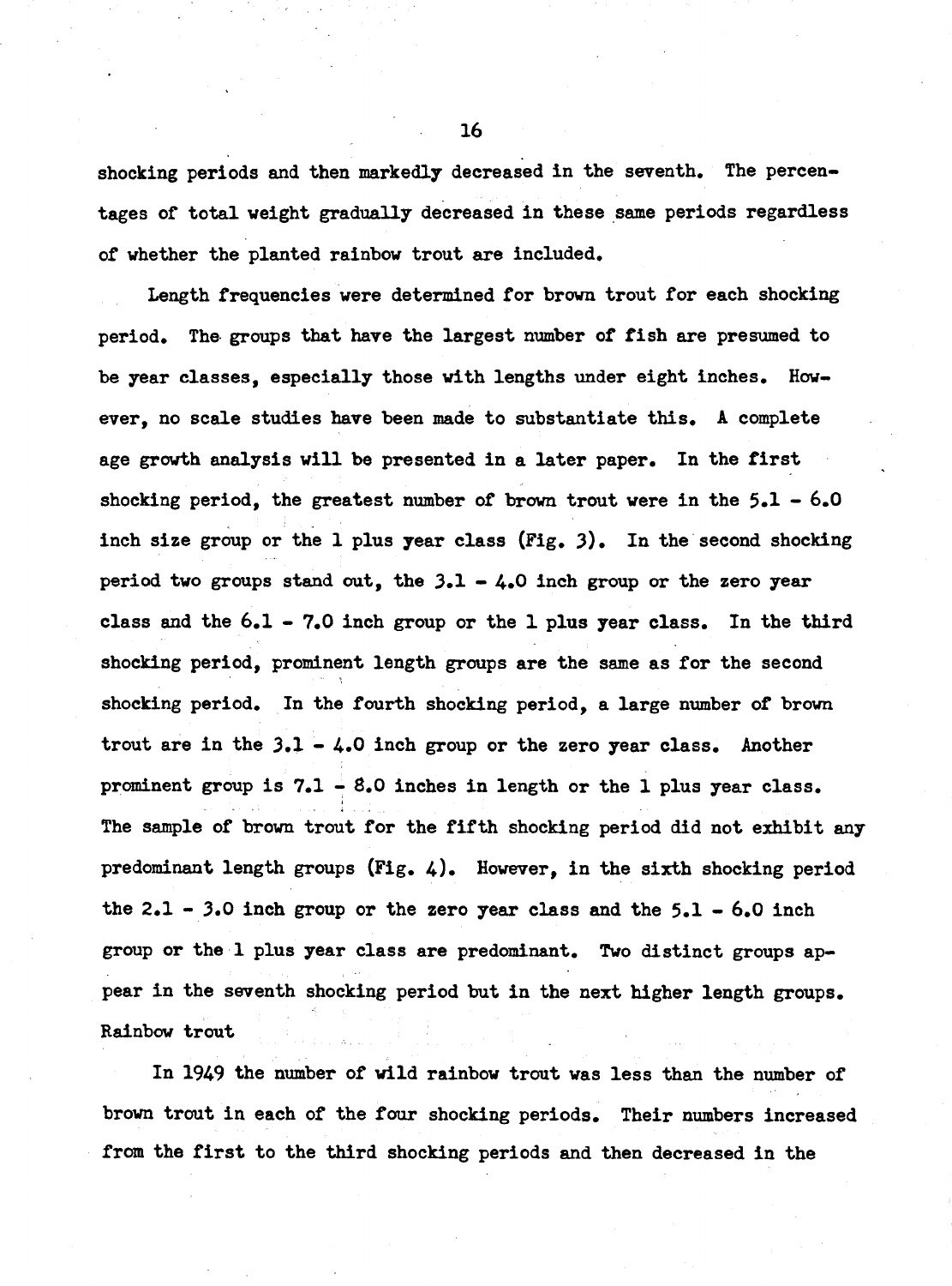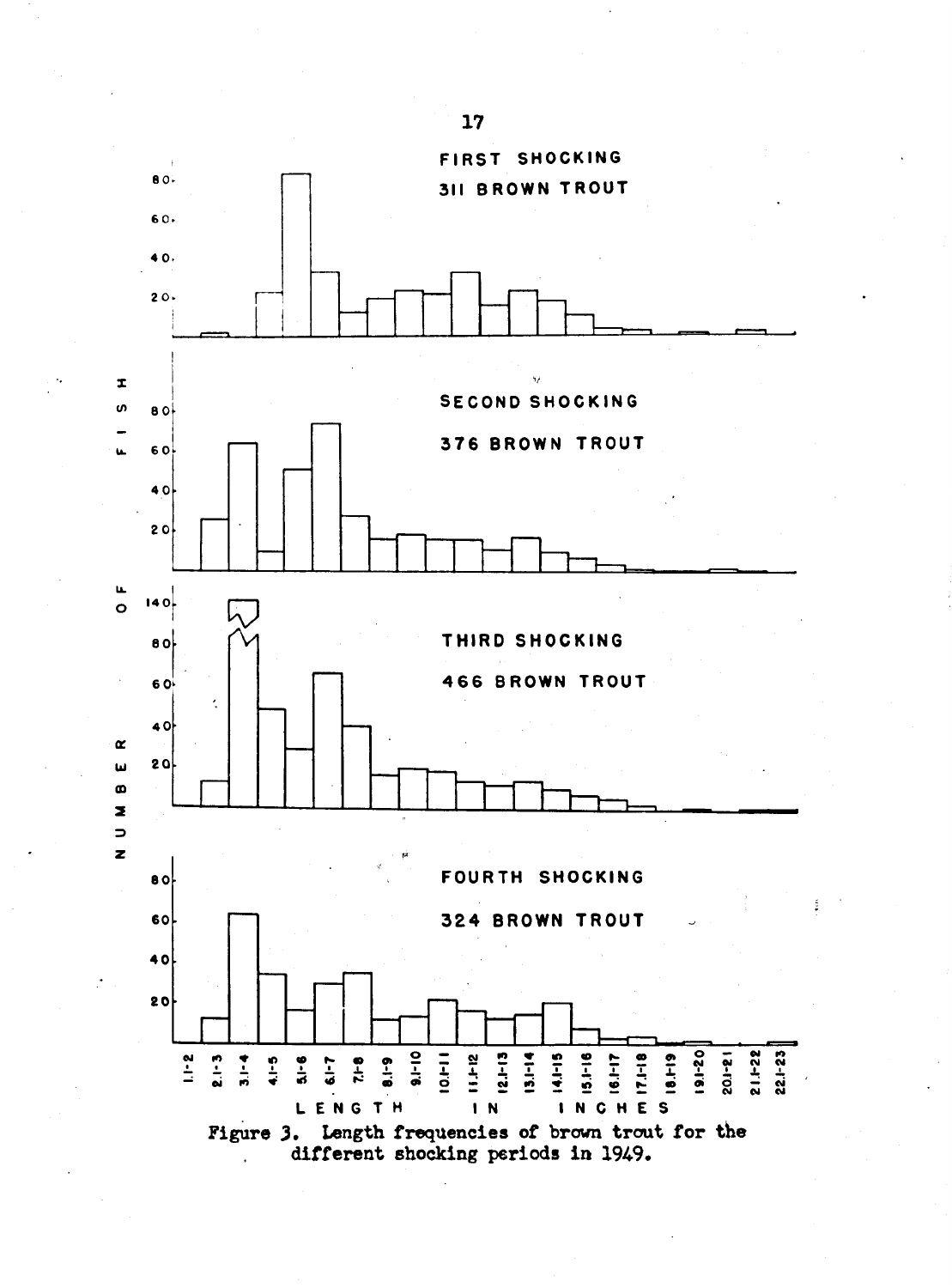

Figure 4. Length frequencies of brown trout for the different shocking periods in 1950.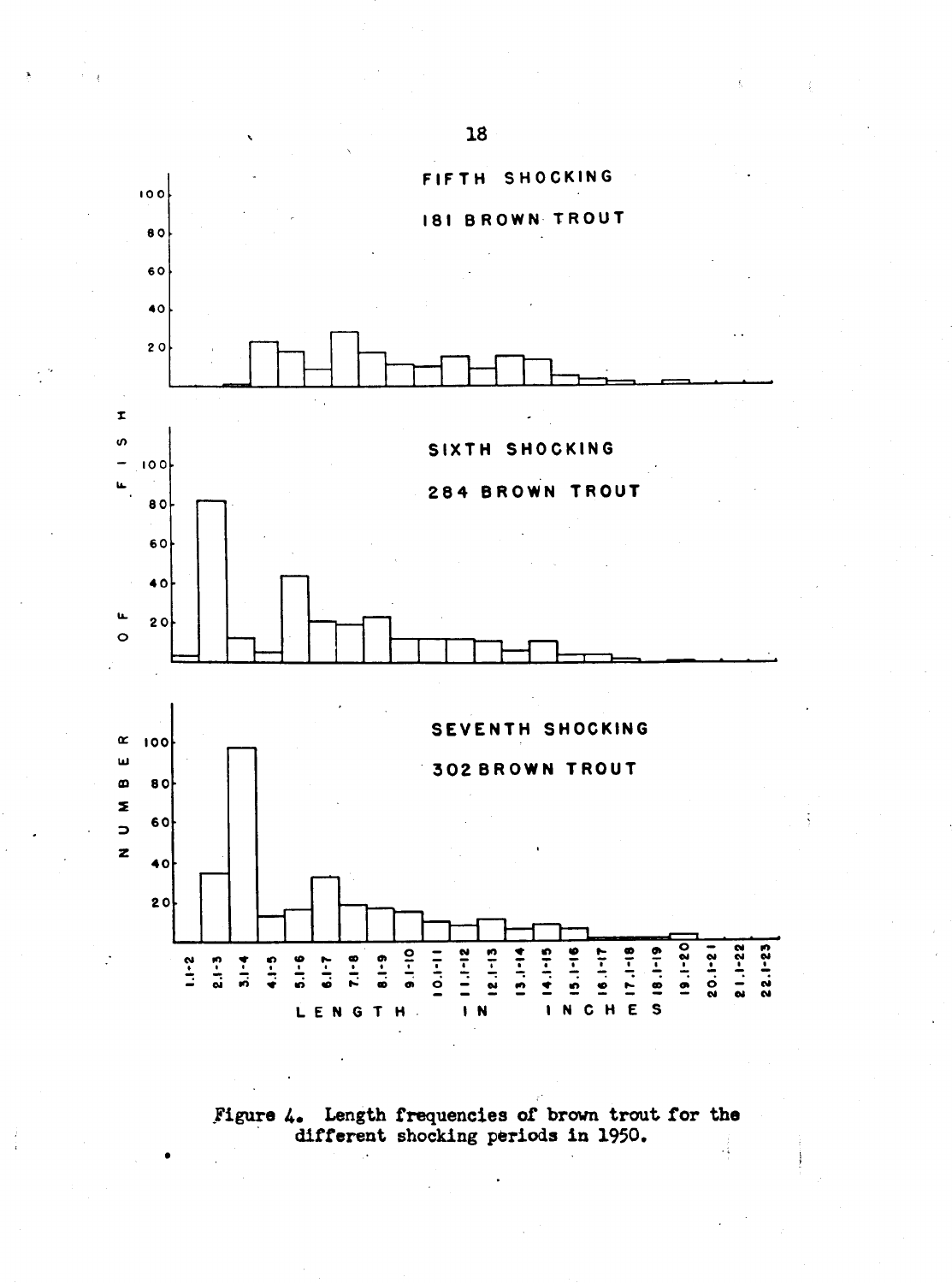fourth. The percentages of wild rainbow trout in relation to the total number of all wild trout increased from the first to the fourth shocking periods. When the hatchery rainbow trout (planted after the second shocking period) are included the percentage becomes slightly less in the third shocking period and then increased in the fourth. The total weights of wild rainbow trout was greater in the second than in the first shocking period, and then became progressively less in the third and fourth. The percentages of wild rainbow trout in relation to the total weight of all trout followed the same pattern. The inclusion of the planted rainbow trout in the total weights does not significantly change the above percentages.

In 1950, wild rainbow trout exceeded the number of brown trout only in the seventh shocking period. They showed a marked progressive increase from the fifth to the seventh shocking periods. The percentage of wild rainbow trout in relation to all wild trout followed the same pattern. This does not change when planted rainbow trout are included. The total weights of wild rainbow trout exhibit a marked increase from the fifth to the sixth shocking periods and a slight but still further increase in the seventh. The weights of wild rainbow trout, in relation to the total weight of all wild trout exhibit the same increases whether or not planted rainbow trout are included.

Length frequencies were determined for wild rainbow trout for each shocking period. In the first and second shocking periods of 1949, no outstanding size or year class could be recognized (Fig. 5). However, in the third shocking period a large number of rainbow trout were in 2.1 -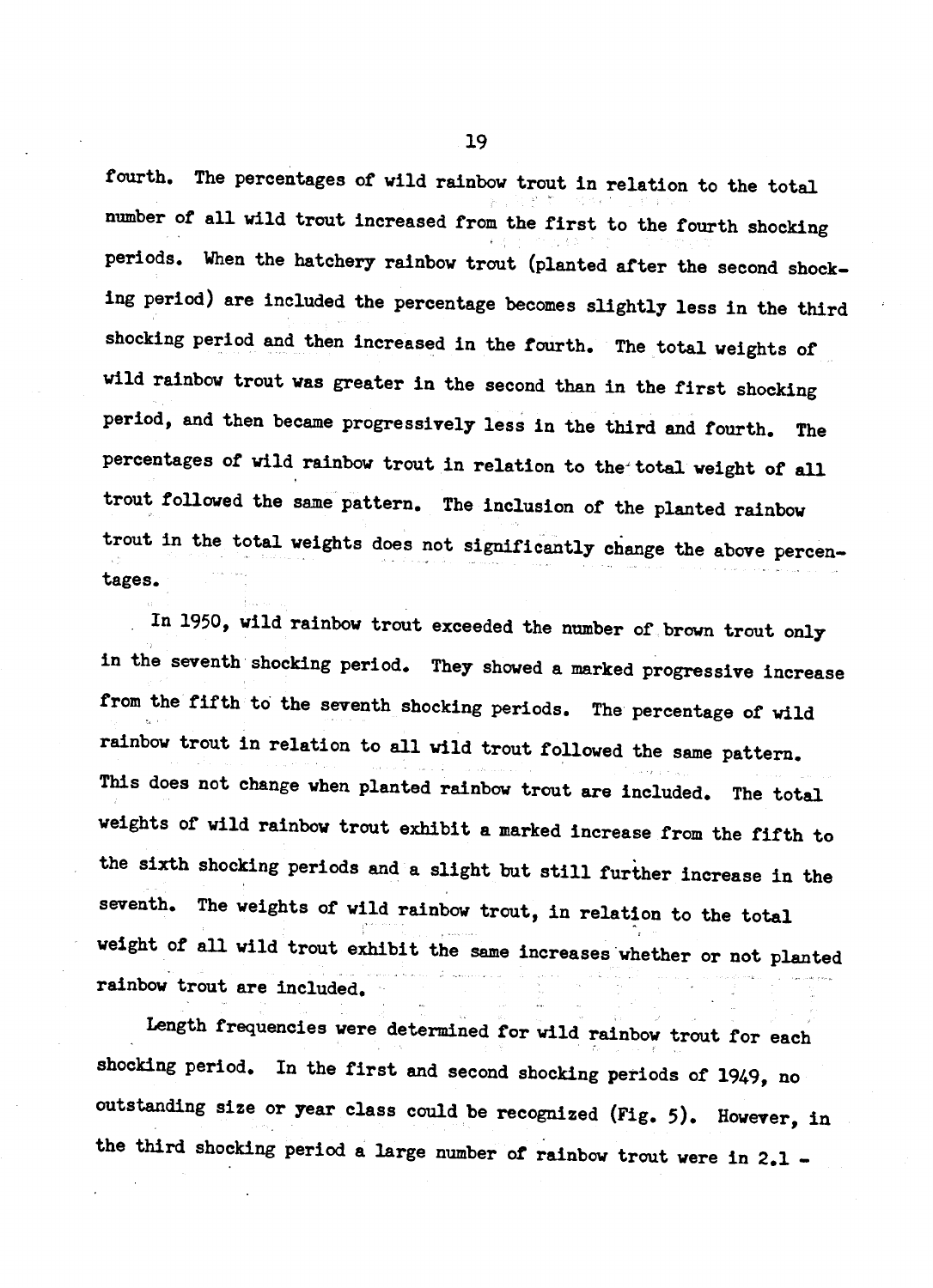

Figure 5. Length frequencies of rainbow trout for the different shocking periods in 1949.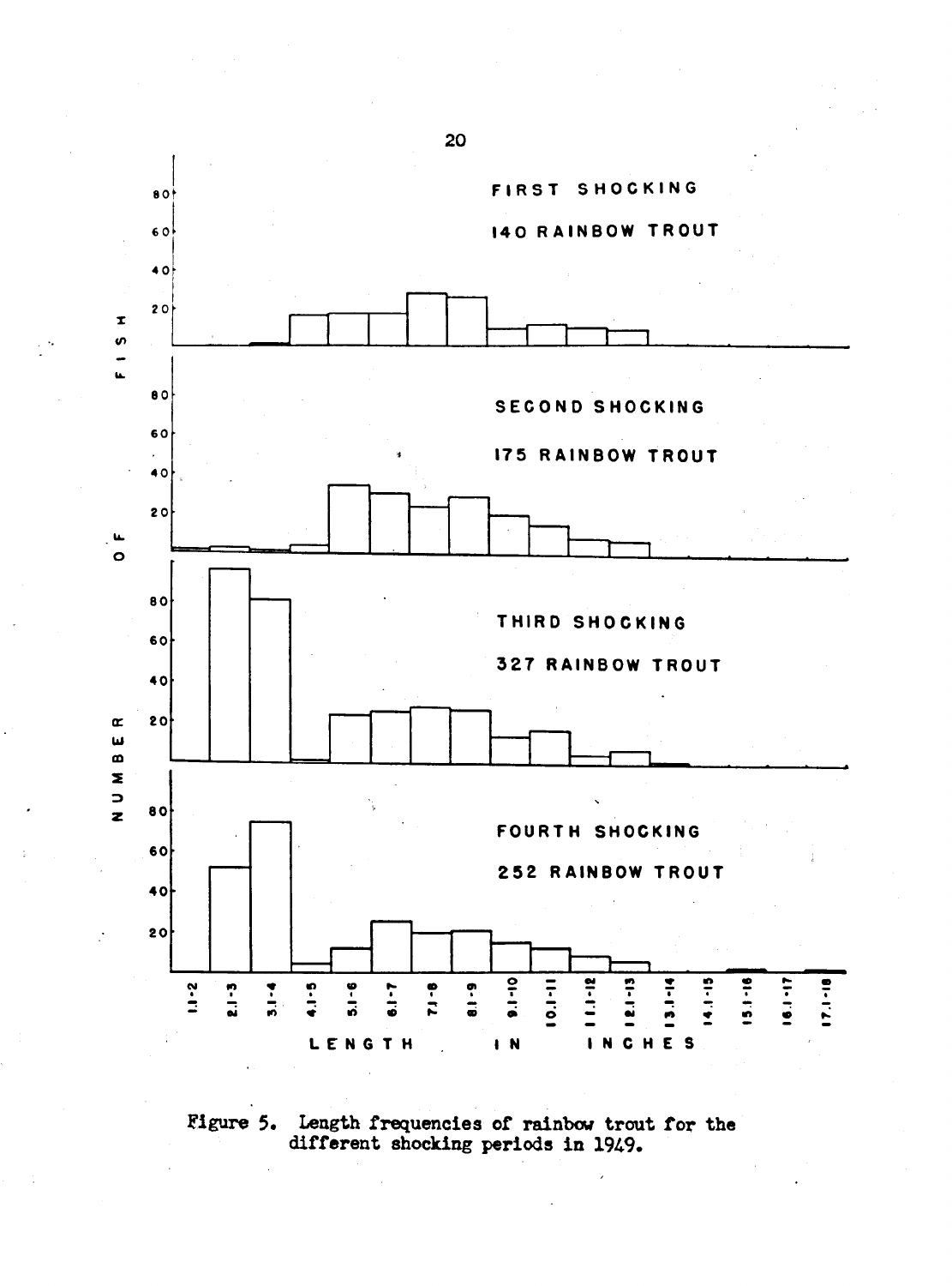3.0 inch group or the zero year class. The  $3.1 - 4.0$  inch group or the zero year class stands out in the fourth shocking period. No clear cut groups appear in the fifth shocking period of 1950 (Fig. 6), but the  $5.1$  -6.0 inch group or the 1 plus year class appears as a distinct group in the sixth shocking period. Two size groups are distinguishable in the seventh shocking period, the  $3.1 - 4.0$  inch group or the zero year class and the  $6.1 - 7.0$  inch group or the 1 plus year class.

Planted rainbow trout

The first lot of hatchery rainbow trout was planted on September  $8$ , 1949, eight days before the third shocking period. This group made up 25.6 per cent of the total number of all trout at this time and 12.2 per cent of all trout in the fourth shocking period. In 1950, this lot of planted fish constituted less than 2 per cent of the total number of trout captured in any of the shocking periods.

The second lot of rainbow trout was planted on May 13, 1950, 41 days before the fifth shocking period. It made up 20.8 per cent of the total number of all trout in the fifth shocking period, 7.0 per cent in the sixth, and 1.7 per cent in the seventh.

The third lot of rainbow trout was planted on September 17, 1950, one day before the seventh shocking period. The fish in this lot comprised 35.6 per cent of the total number of all trout in the seventh shocking period. The weight of these trout was only 4.5 per cent of the total weight of all trout.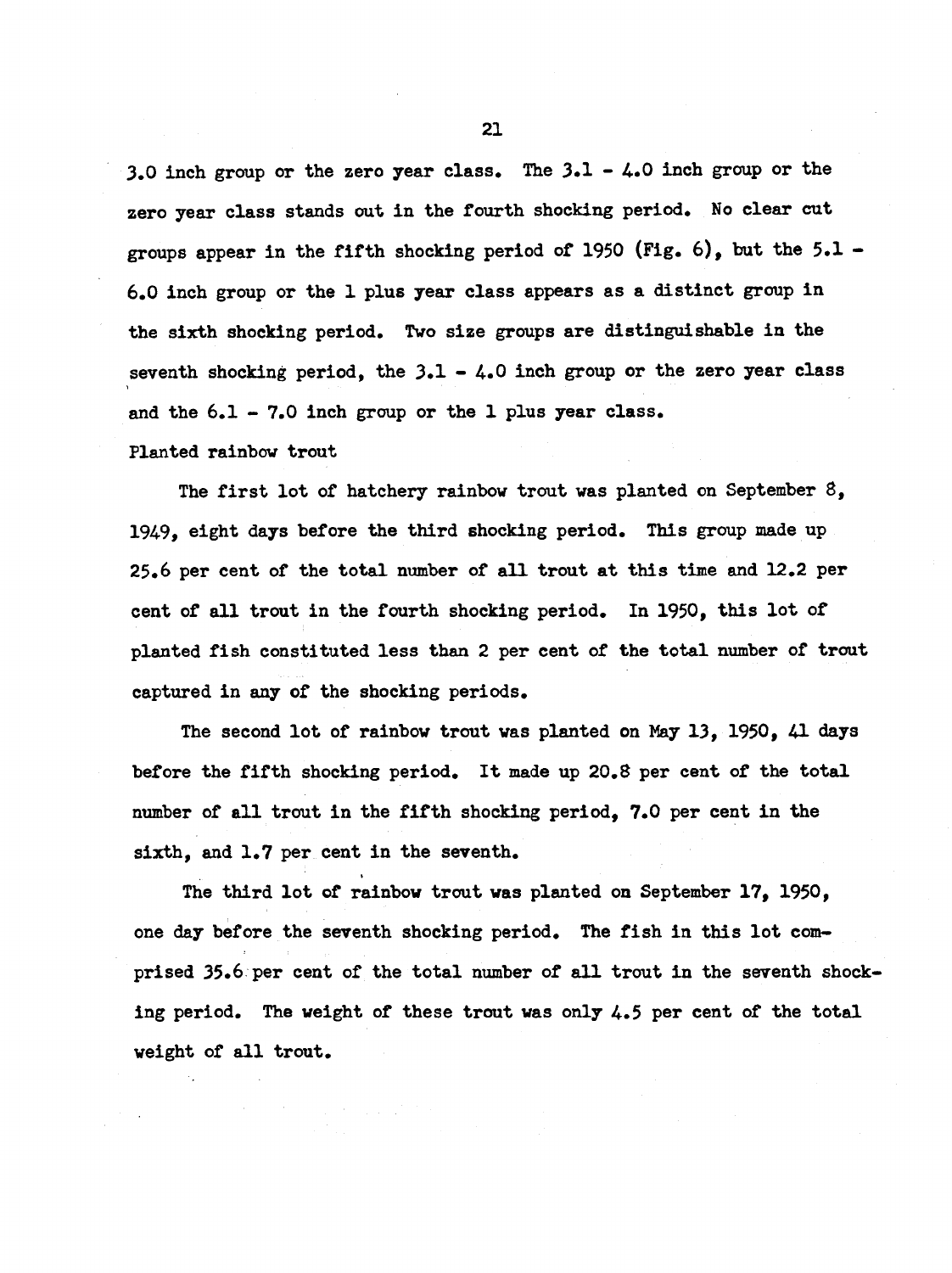

Figure 6. Length frequencies of rainbow trout for the different shocking periods in 1950.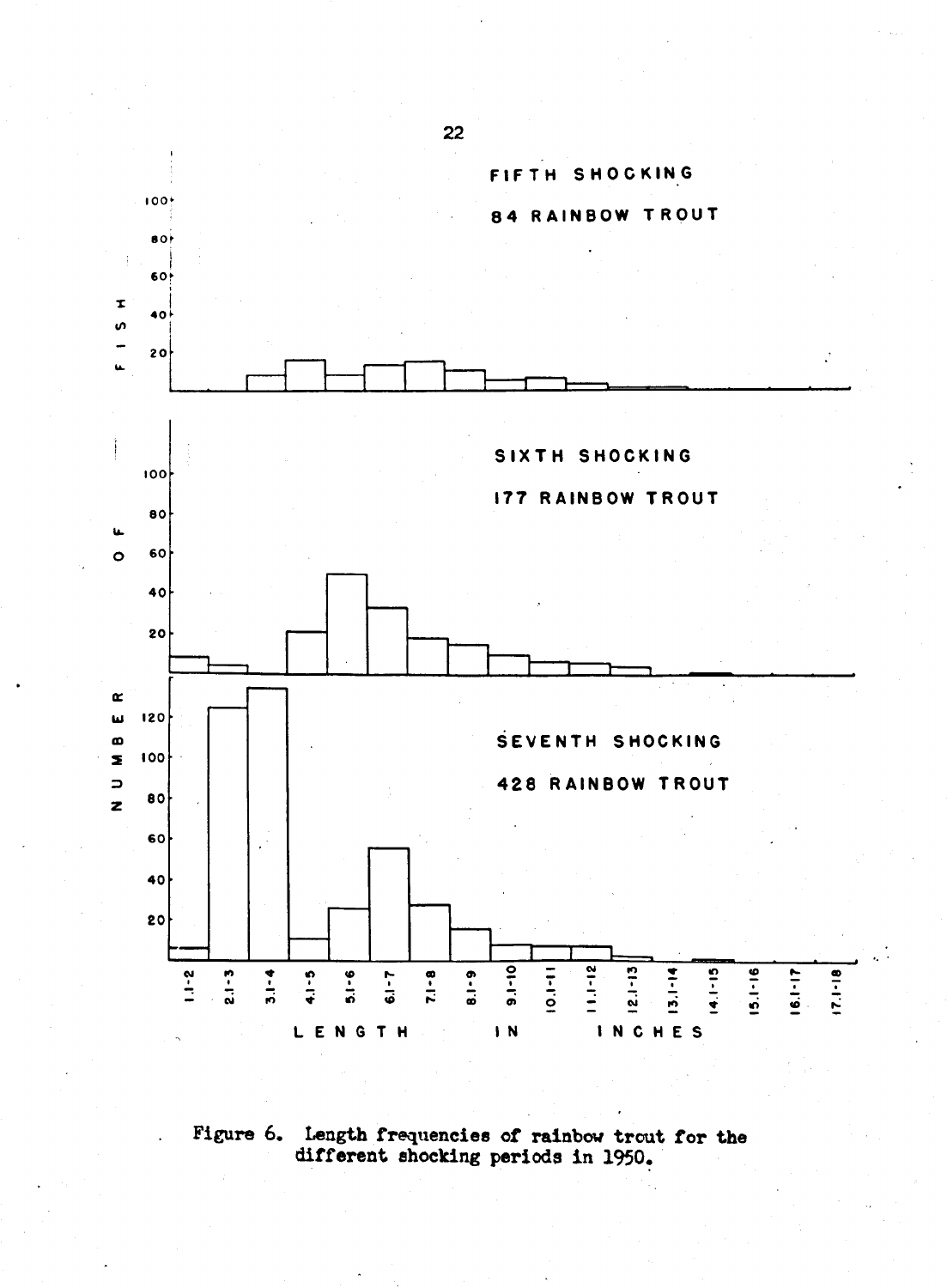#### Eastern brook trout

In 1949, the number of eastern brook trout comprised less than 4 per cent of the total trout in any shocking period. Their weight in relation to the total weight of all trout did not exceed 1.6 per cent for the same periods.

The total number in 1950 is about the same as for 1949 but the percentage in relation to all trout increased to 7.2 per cent. However, this percentage decreased progressively from the fifth to the seventh shocking periods.

#### Cutthroat trout

Only one cutthroat trout was captured and this was during the seventh shocking period.

## Populations of all fish

The populations and relationships of the different species of trout have been discussed. Data now presented concerns the entire population of all fish with the trout included. The numbers and weights of trout, mountain whitefish, suckers, carp and American burbot are given for each shocking period.

## Trout

In 1949 the total number of trout increased from the first to the third shocking period and then decreased in the fourth (Table III). The number in relation to all fish increased progressively from the first to the third shocking periods and then remained about the same in the fourth. However, the total weight of trout decreased from the first to the fourth shocking periods while the weight in relation to that of all fish increased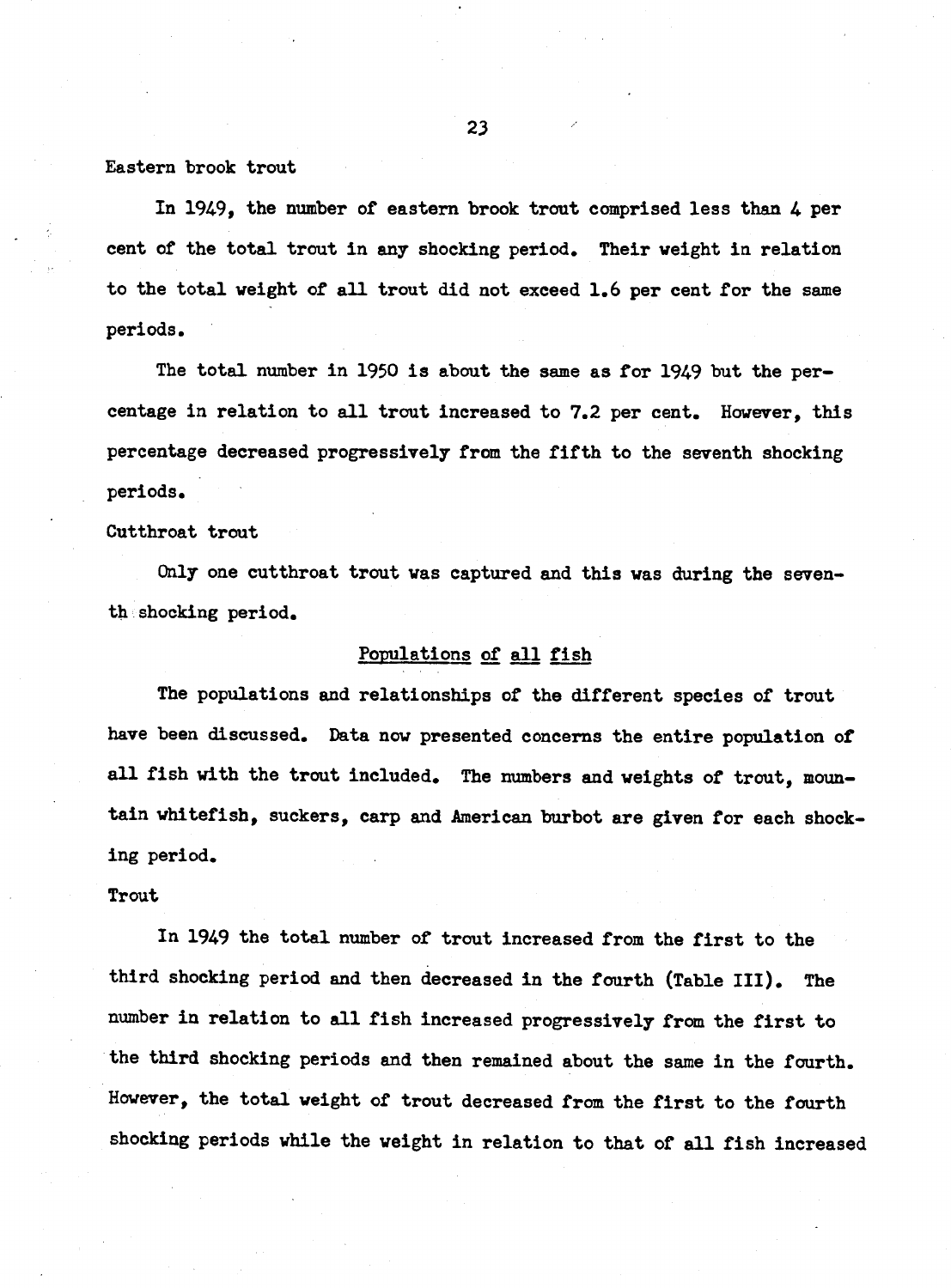# Table III

 $\sim$   $\sim$ 

|                |                         | Percentage                               |               | Percentage    |            |
|----------------|-------------------------|------------------------------------------|---------------|---------------|------------|
| Group of       | Number                  | of total                                 | Total         | of total      | Pounds per |
| fish           |                         | number                                   | <b>weight</b> | <u>weight</u> | acre       |
|                |                         |                                          |               |               |            |
|                |                         | First shocking, June 22 to July 13, 1949 |               |               |            |
| Trout          | 464                     | 57.2                                     | 162.65        | 28.2          | 67.91      |
| Whitefish      | 75                      | 9.2                                      | 40.98         | 7.1           | 17.11      |
| <b>Suckers</b> | 260                     | 32.1                                     | 348.86        | 60.4          | 145.66     |
| Carp           | 9                       | 1.1                                      | 24.26         | 4.2           | 10.13      |
| Burbot         | 3                       | 0.4                                      | 0.70          | 0.1           | 0.29       |
| Total          | 811                     |                                          | 577.45        |               | 241.10     |
|                |                         |                                          |               |               |            |
|                |                         | Second shocking, August 11-17, 1949      |               |               |            |
| Trout          | .573                    | 82.4                                     | 149.70        | 56.4          | 62.51      |
| Whitefish      | 21                      | 3.0                                      | 21.60         | 8.1           | 9.02       |
| Suckers        | 90                      | 13.0                                     | 89.59         | 33.7          | 37.41      |
| Carp           | $\mathbf{1}$            | 0.1                                      | 2.24          | 0.8           | 0.94       |
| Burbot         | 10                      | 1.5                                      | 2.51          | 1.0           | 1.05       |
| Total          | 695                     |                                          | 265.64        |               | 110.93     |
|                |                         | Third shocking, September 16-23, 1949    |               |               |            |
| Trout          | 1096                    | 93.6                                     | 154.45        | 69.9          | 64.49      |
| Whitefish      | 20                      | 1.7                                      | 11.71         | 5.3           | 4.89       |
| <b>Suckers</b> | 52                      | 4.4                                      | 53.75         | 24.3          | 22.44      |
| Burbot         | $\overline{\mathbf{3}}$ | 0.3                                      | 1.18          | 0.5           | 0.49       |
| Total          | 1171                    |                                          | 221.09        |               | 92.31      |
|                |                         | Fourth shocking, November 24-27, 1949    |               |               |            |
| Trout          | 672                     | 91.1                                     | 146.25        | 74.7          | 61.06      |
| Whitefish      | 36                      | 4.9                                      | 22.18         | 11.3          | 9.26       |
| Suckers        | 27                      | 3.7 <sub>1</sub>                         | 26.82         | 13.7          | 11.20      |
| Burbot         | $\boldsymbol{2}$        | 0.3                                      | 0.56          | 0.3           | 0.23       |
| Total          | 737                     |                                          | 195.81        |               | 81.75      |
|                |                         | Fifth shocking, June 22-30, 1950         |               |               |            |
| Trout          | 375                     | 62.0                                     | 107.71        | 30.4          | 44.97      |
| Whitefish      | 46                      | 7.6                                      | 23.90         | 6.7           | 9.98       |
| Suckers        | 182                     | 30.1                                     | 222.36        | 62.7          | 92.84      |
| Burbot         | 2                       | 0.3                                      | 0.61          | 0.2           | 0.25       |
| Total          | 605                     |                                          | 354.58        |               | 148.04     |

# Numbers, weights and pounds per acre of fish captured during<br>each shocking period in Prickley Pear Creek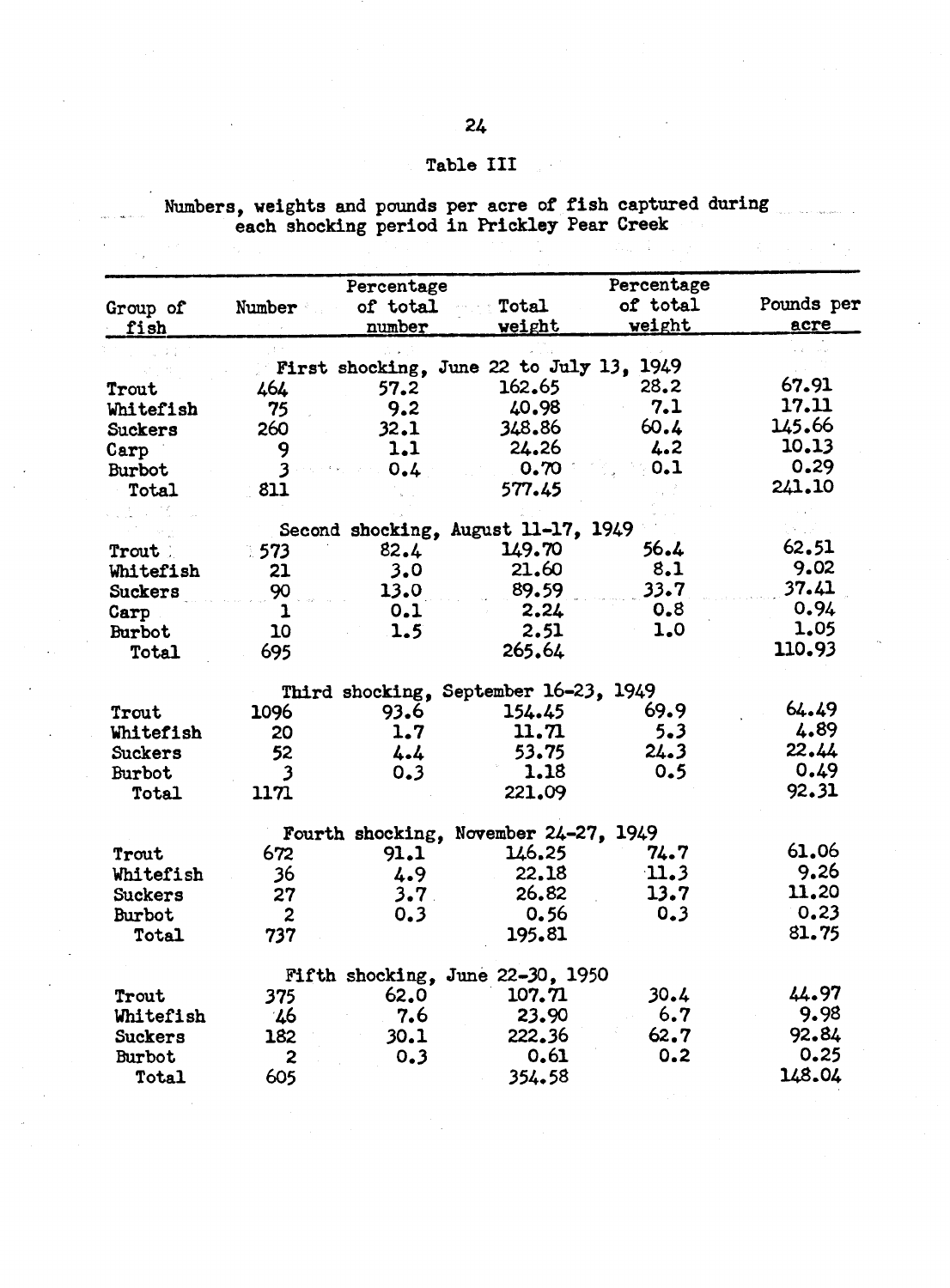| Group of       | Number      | Percentage<br>of total             | <b>Total</b> | Percentage<br>of total | Pounds per |
|----------------|-------------|------------------------------------|--------------|------------------------|------------|
| fish           |             | number                             | weight       | weight                 | acre       |
|                |             | Sixth shocking, August 7-15, 1950  |              |                        |            |
| Trout          | 532         | 73.2                               | 104.85       | 31.3                   | 43.78      |
| Whitefish      | $\sqrt{10}$ | 1.3                                | 2.74         | 0.8                    | 1.14       |
| <b>Suckers</b> | 181         | 24.9                               | 220.03       | 65.8                   | 91.87      |
| Carp           | 2           | 0.3                                | 5.40         | 1.6                    | 2.25       |
| <b>Burbot</b>  | $\cdot$ 2   | 0.3                                | 1.60         | 0.5                    | 0.67       |
| Total          | 727         |                                    | 334.62       |                        | 139.71     |
|                |             | Seventh shocking, September 18-25, |              | 1950                   |            |
| Trout          | 1207        | 89.5                               | 111.67       | 79.2                   | 46.63      |
| Whitefish      | 8           | 0.6                                | 1.91         | 1.4                    | 0.80       |
| <b>Suckers</b> | 133         | 9.9                                | 27.40        | 19.4                   | 11.44      |
| Total          | 1348        |                                    | 140.98       |                        | 58.87      |
|                |             |                                    |              |                        |            |

Table III (continued)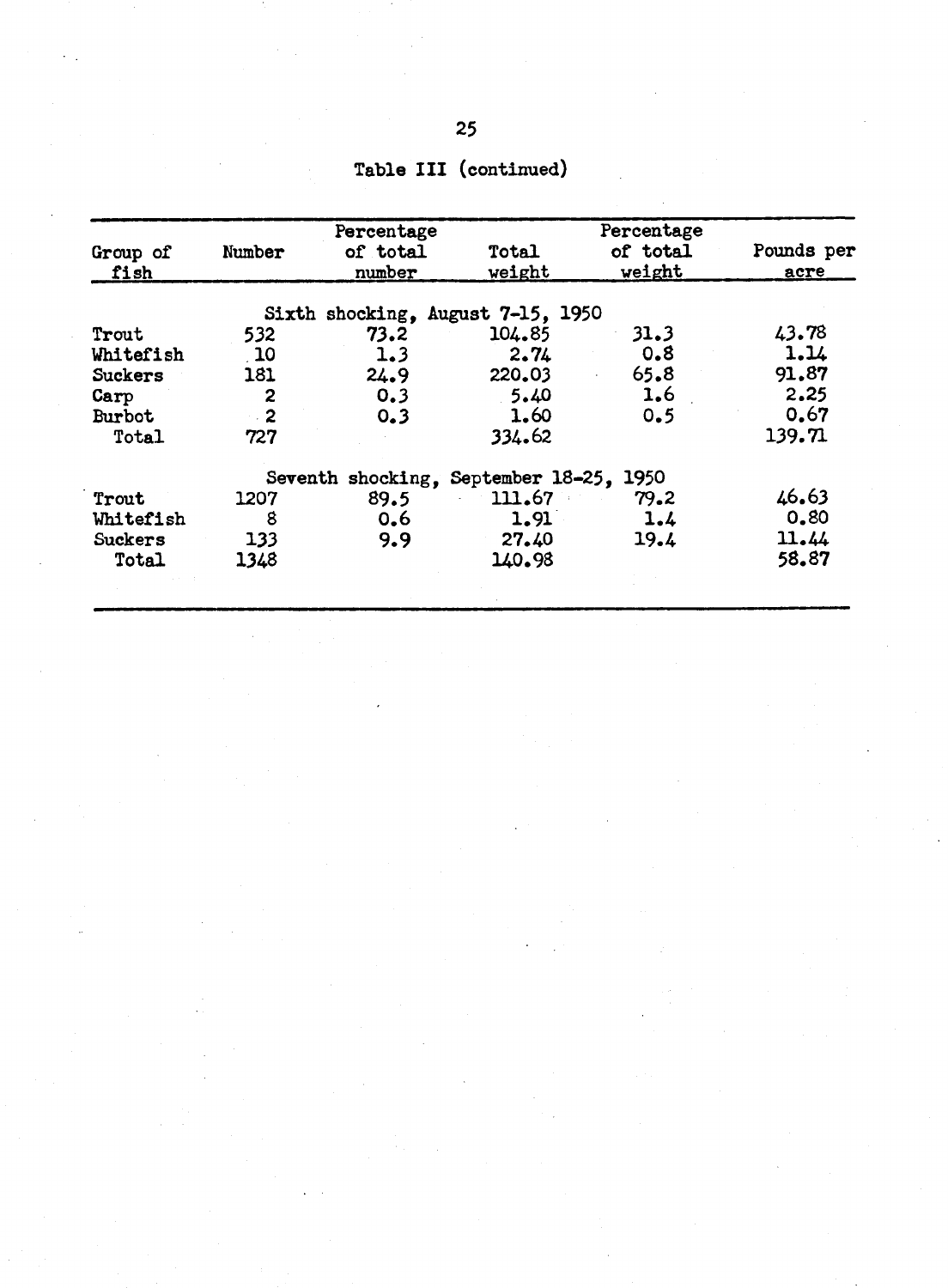progressively through the four shocking periods.

In 1950, the total number of trout increased from the fifth to the seventh shocking period. The percentage of all trout in relation to total numbers of all fish followed the same pattern. Total weights of trout varied less than seven pounds in all three shocking periods and the weight in relation to the total weight of all fish increased slightly from the fifth to the sixth shocking period with a marked increase in the seventh. Mountain whitefish

The number of whitefish fluctuated considerably in 1949. A marked decrease occurred in the second shocking period. remained about the same in the third and then increased in the fourth. The percentage of whitefish progressively decreased in relation to the total number of all fish from the first to the third shocking periods and then increased slightly in the fourth. Total weights follow the same pattern while the total weight in relation to that of all fish increased from the first to the second shocking period, decreased in the third and then increased in the fourth.

In 1950, both the total number of whitefish and their numbers in relation to all other fish decreased progressively from the fifth to the seventh shocking periods. The total weight also decreased in the same periods. This decline was pronounced from the fifth to the sixth and less in the seventh. The total weight in relation to all fish decreased from the fifth to the sixth shocking periods and then increased in the seventh.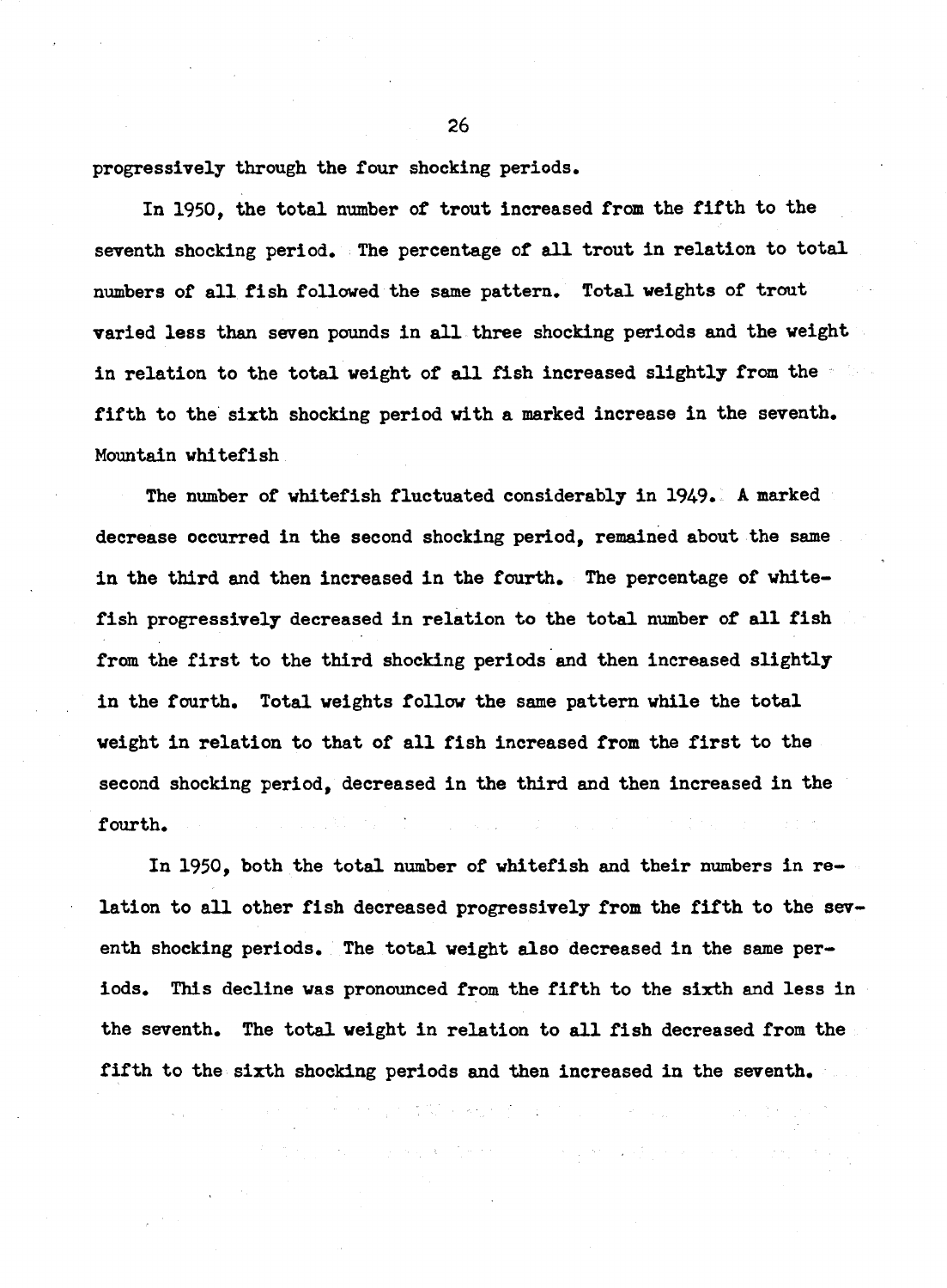#### **Suckers**

The number and weight of suckers in 1949 decreased from the first to the fourth shocking periods. The most pronounced decrease in numbers and weights occurred between the first and second shocking periods. While suckers were fewer in 1950 than in 1949, their numbers and weight in relation to other fish show the same general pattern except that the drop occurs between the last two shocking periods. The same states of the state of the state of the state of the state of the

Carp

Nine carp were present in the first shocking period and one in the second in 1949. They constituted 1.1 per cent or less of the total number and 4.2 per cent or less of the total weight of all fish. Two carp were present in the sixth shocking period. These comprised 0.3 per cent of the total number and 1.6 per cent of the total weight of all fish. American burbot companies and the property and the company

Burbot were present in all shocking periods in 1949. The numbers were 1.5 per cent or less and their weights were 1.0 per cent or less of the total fish population. In the fifth and sixth shocking periods they comprised 0.3 per cent of the total number and 0.5 per cent of the weight of all fish.

## Standing fish populations in Prickley Pear Creek

The total weight of all fish collected from the six sampling sections during each shocking period were used in calculation of the pounds of fish per acre. The weight of all fish in Prickley Pear Creek varied from 81.75 to 241.10 pounds per acre in 1949 and from 58.87 to 148.04 pounds in 1950 (Table III). This decrease in weight is due primarily to a decline in the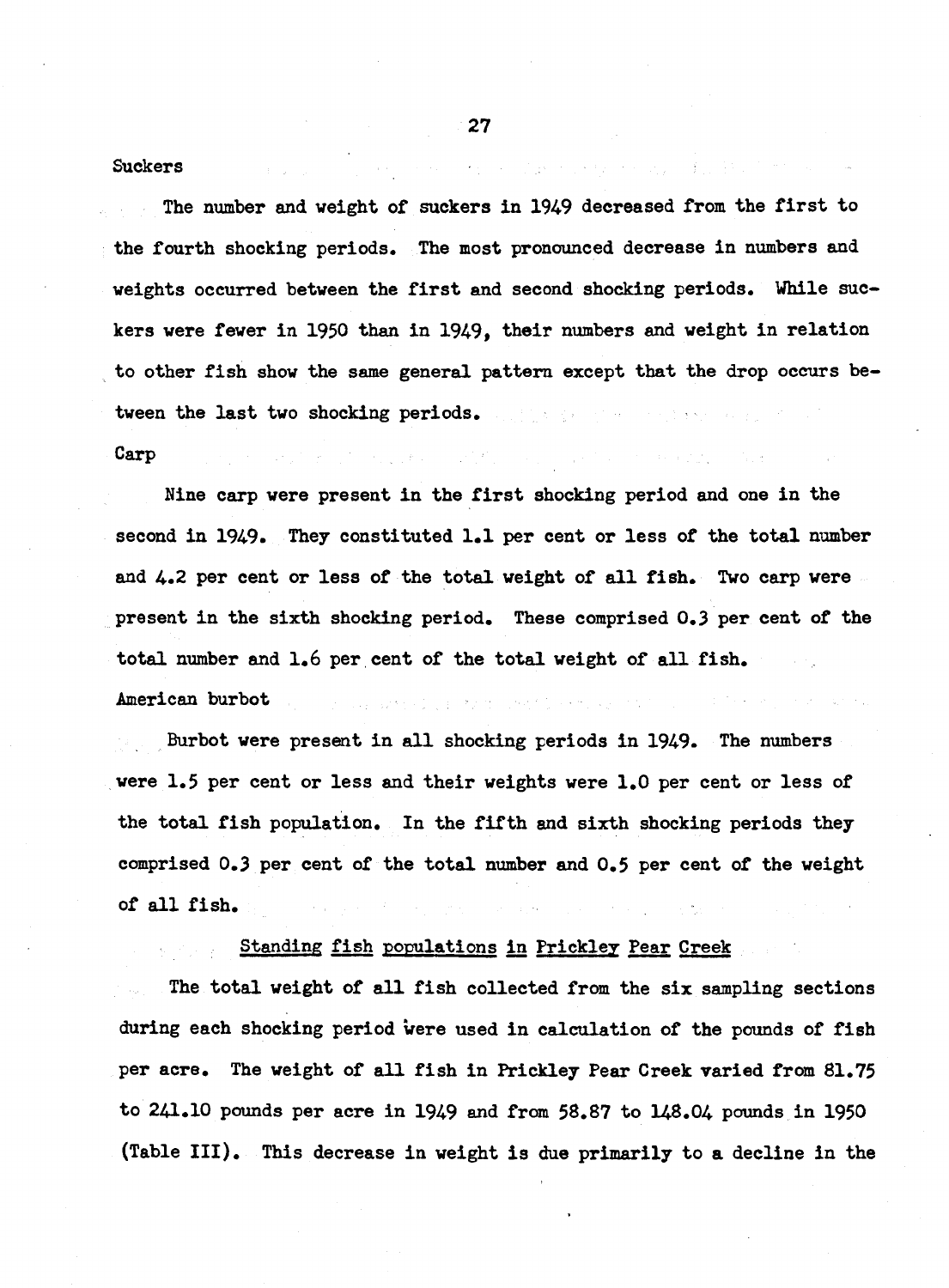number of suckers which disappeared from the study area. In 1949 this decrease occurred chiefly between the first and second shocking periods and in 1950 between the sixth and seventh. At least some suckers moved into the Missouri River as evidenced by two tag returns.

The weight of trout as calculated from all shocking periods decreased from an average of 63.99 pounds per acre in 1949 to 45.13 pounds in 1950. Trout populations remained relatively stable in the shocking periods of each year but showed a significant difference between years. The reason for this is unknown but may result from mortality, catch or movement into the Missouri River.

The weight of the trout population remained more or less constant during each year even though many trout moved out of the study sections. Each time a section was shocked some untagged or "new" trout were captured. Some marked trout did move outside the sections as evidenced by random sampling. When trout move out of a section they are replaced by "new" or unmarked trout of equivalent weight.

Standing populations in comparison with other studies

Shuck (1945) estimated the average weight of brown trout in Crystal Creek, New York, to be 13.85 pounds per acre based on September samples over a four year period. The September samples from Prickley Pear Creek show the average weight of brown trout to be 37.5 pounds per acre. Smith et al (1949) reports an average of 251.1 pounds of trout and other fish per acre in the Root River system in Minnesota. The average for Prickley Pear Creek was 131.52 pounds per acre in 1949 and 115.54 pounds in 1950. Shetter and Leonard (1943) give 94.40 pounds per acre as the total weight of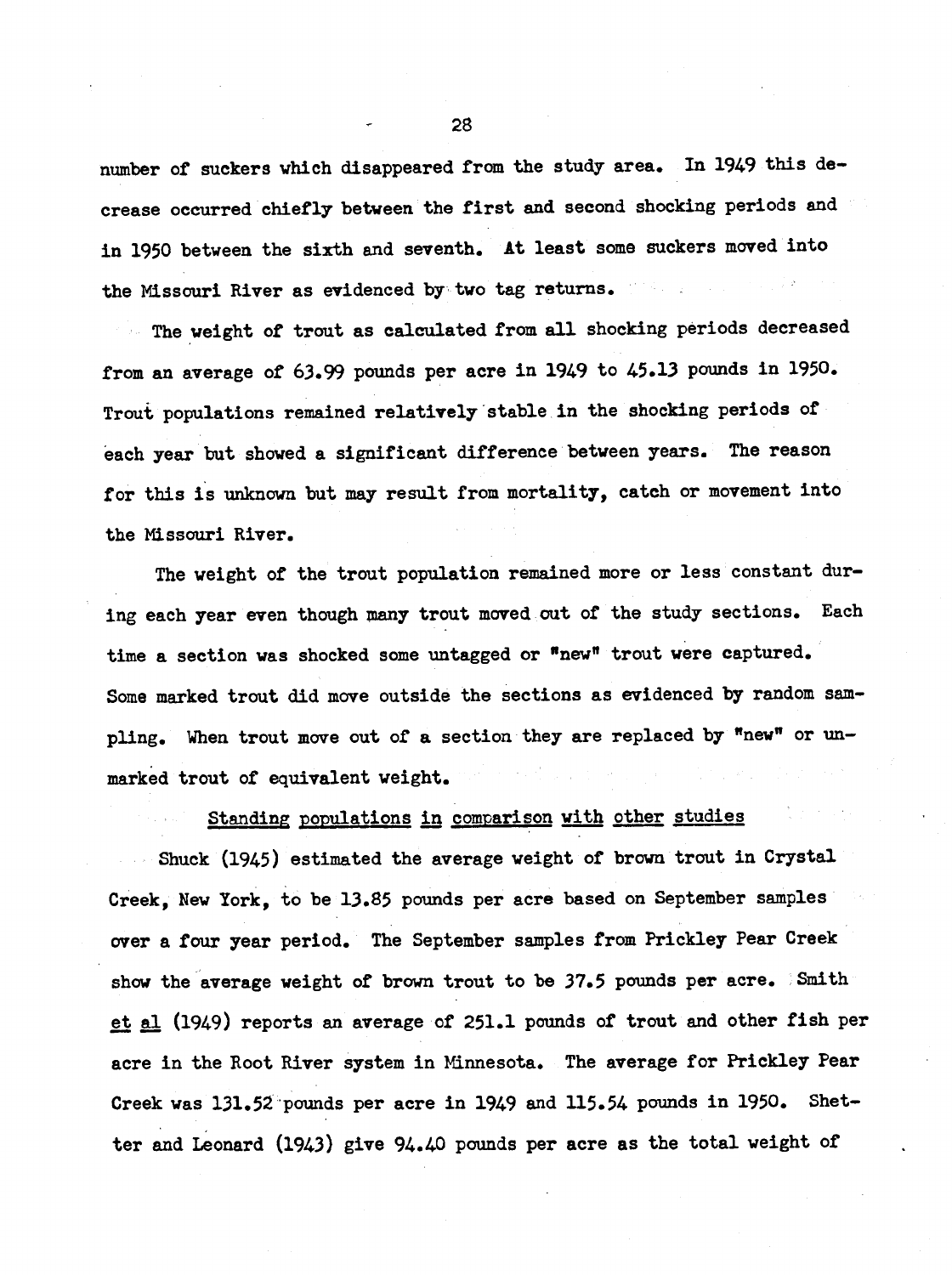brook trout (only trout species present) in Hunt Creek, Michigan. This figure is considerably higher than the 1.4 to 40.0 pounds per acre of trout reported for other Michigan streams (Shetter and Hazzard, 1939). The weight of trout in Prickley Pear Creek for the two year period varied from 43.78 pounds per acre to 67.91 pounds. The total weight of fish per acre in six primitive streams in New Hampshire (Hoover 1938) varied from 29.8 to 158.4 pounds per acre, as compared to Prickley Pear Creek which showed a variation of 58.87 to 241.10 pounds of fish per acre at the different shocking periods.

## Movement

Information on the movement of tagged fish was secured from three sources as follows: by regularly scheduled sampling of the six shocking sections, by shocking selected sections taken at random within the study area, and by creel census.

Movements as determined by regularly scheduled shockings

The movement of tagged fish recovered in the population studies was noted. In considering this information the number of fish caught by anglers is substracted from the number tagged which is then described as the number available for recovery (Table V, VI). The number described as showing no movement are fish that were recaptured in the same sub-section where tagged or recaptured in the same sub-section they occupied in the preceding shocking period. The number moving within a section are fish that moved from one sub-section to another in the interim between two successive shocking periods.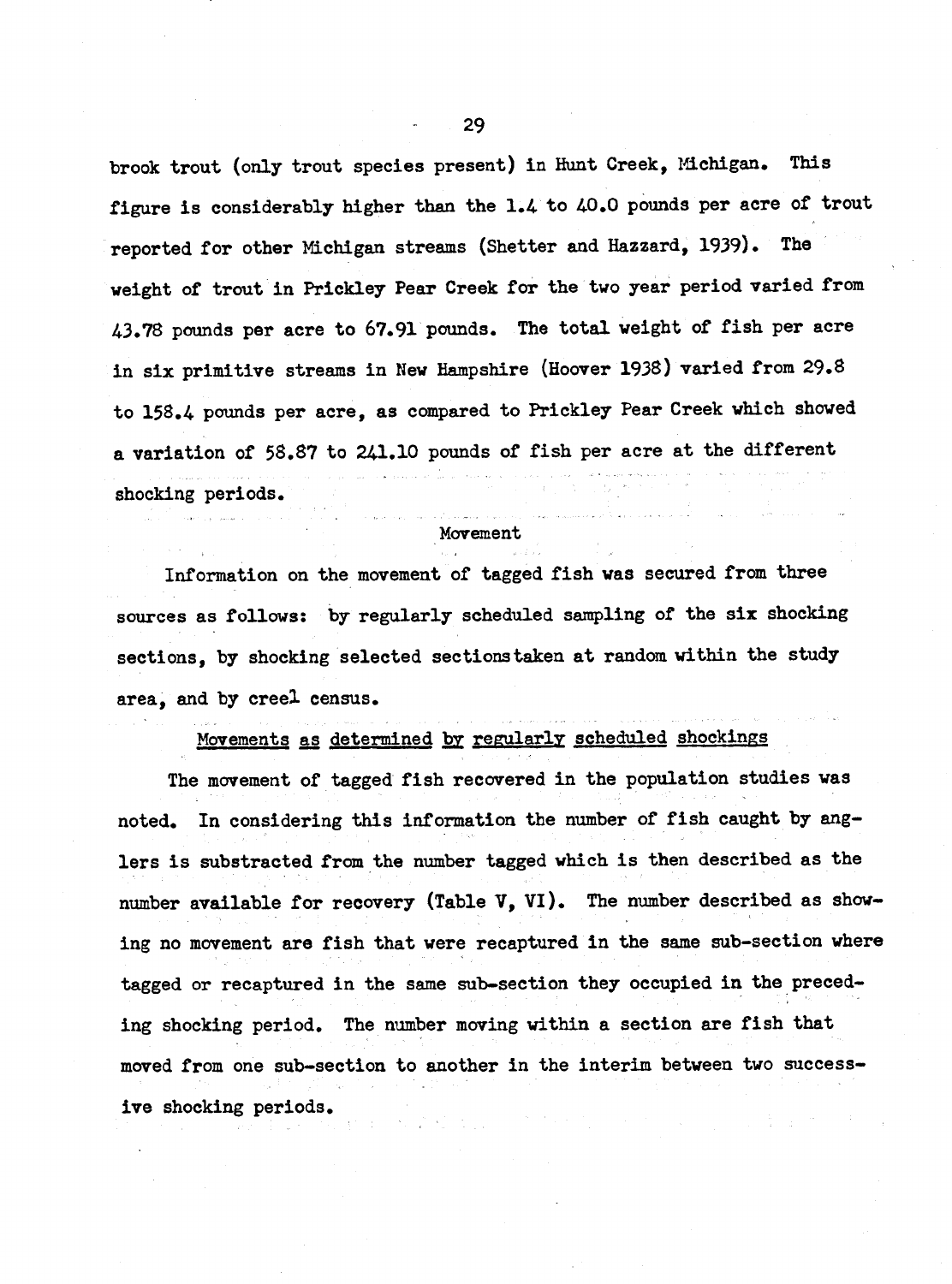Brown trout

Nine hundred forty-four brown trout were tagged including 100 in the last shocking period which were, for the purpose of this study, unavailable for recapture. In subsequent shocking periods 398 or 47 per cent of the 844 available were recaptured at least once. Many brown trout were recovered more than once and ten were recaptured six times (Table IV).

#### Table IV

| <b>Species</b>  | Number<br><b>tagged</b> |     | 2   |    | Number of fish and times recaptured |    |    |
|-----------------|-------------------------|-----|-----|----|-------------------------------------|----|----|
| Brown trout     | 844                     | 181 | 114 | 44 | 29                                  | 20 | 10 |
| Rainbow trout   | 528                     | 153 | 53  | 21 | 6                                   | 8  |    |
| Eastern brook   |                         |     |     |    |                                     |    |    |
| trout           | 87                      | 10  |     |    |                                     |    |    |
| Whitefish       | 155                     |     |     |    |                                     |    |    |
| Suckers         | 767                     | 26  | 8   | Ω  |                                     |    |    |
| Carp            |                         |     |     |    |                                     |    |    |
| American burbot |                         |     |     |    |                                     |    |    |

Number of fish marked and times recaptured

The tagged brown trout in each shocking period showed a marked decrease in recaptures in the next subsequent shocking period. The rate of recovery thereafter exhibited a more or less gradual decline for the remaining shocking periods (Fig. 7). The disturbance of the fish population at the time of shocking and tagging may have caused the fish to move out of the section and mortality resulting from handling and tagging may have reduced the numbers somewhat. There is evidence of movement out of a section. This was observed when the areas immediately above and below section 5 was sampled 22 days after the second shocking period. Five tagged brown trout were found within 200 feet of the lower boundary of the section.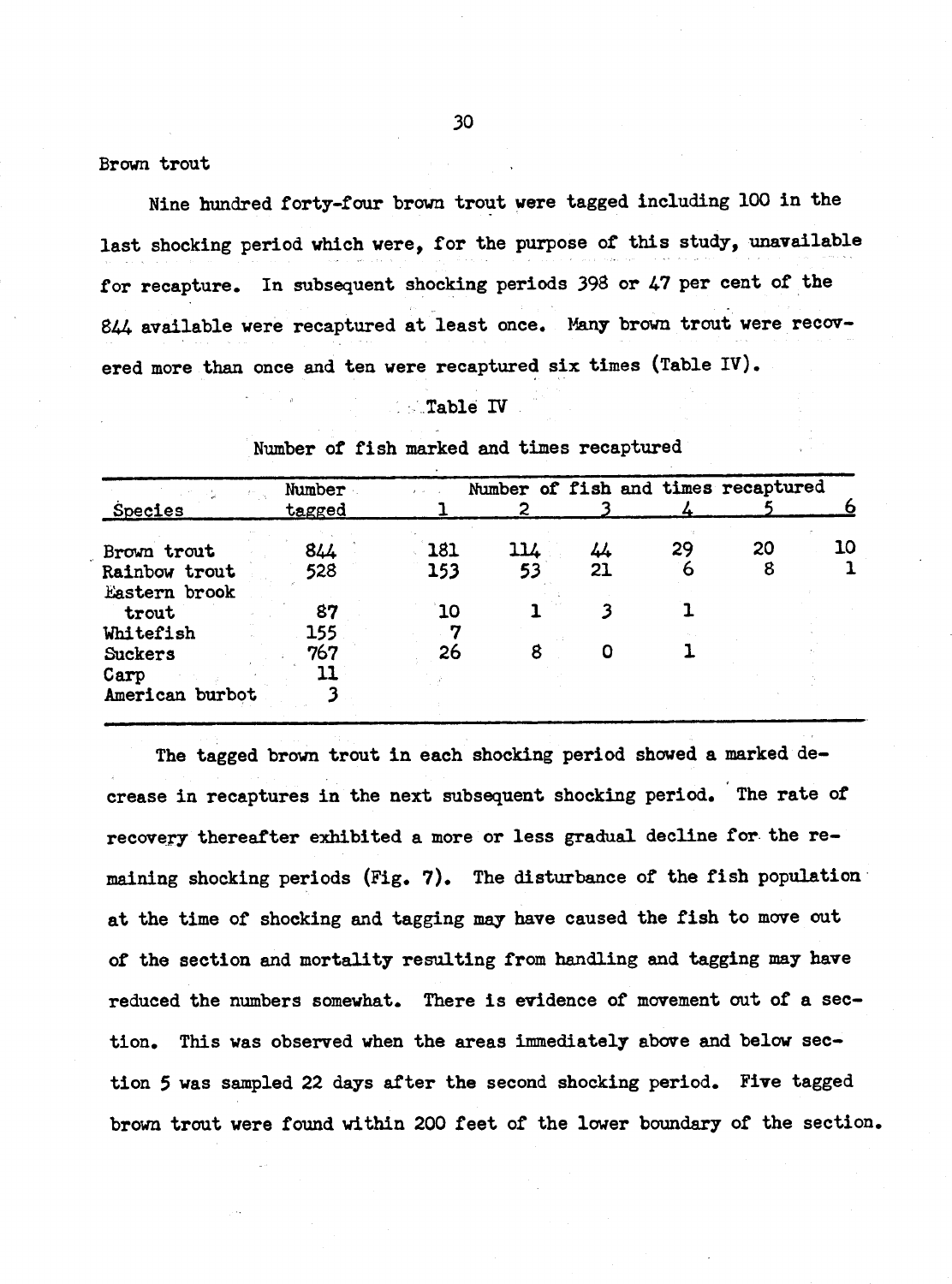#### Tabl

Brown trout tagged and recaptured during 1949 and 1950

| Month<br><b>tagged</b> |      | Month<br>recaptured                                                                                 | Number<br>available<br>for<br>recapture | Number<br>recaptured               | Number<br>showing no<br>movement            | Number<br>moving<br>within<br><u>section</u> |
|------------------------|------|-----------------------------------------------------------------------------------------------------|-----------------------------------------|------------------------------------|---------------------------------------------|----------------------------------------------|
| <b>June</b>            | 1949 | August 1949<br>Sept.<br>1949<br>Nov.<br>1949<br>June<br>1950<br><b>August 1950</b><br>1950<br>Sept. | 278<br>275<br>274<br>267<br>261<br>257  | 131<br>109<br>83<br>66<br>48<br>38 | 93<br>60<br>38<br>29<br>18<br>21            | 38<br>15<br>13<br>$\mathbf{u}$<br>13<br>7    |
| August 1949            |      | Sept.<br>1949<br>1949<br>Nov.<br>June<br>1950<br>August 1950<br>Sept.<br>1950                       | 150<br>150<br>149<br>147<br>145         | 88<br>53<br>31<br>23<br>16         | 68<br>33<br>8<br>10<br>12                   | 20<br>11<br>5<br>7<br>2                      |
| Sept.                  | 1949 | 1949<br>Nov.<br>1950<br>June<br>August 1950<br>Sept.<br>1950                                        | 172<br>168<br>168<br>168                | 31<br>5<br>9<br>6                  | 13<br>0<br>$\frac{2}{2}$                    | 17<br>$\frac{3}{1}$<br>$\bar{\mathbf{1}}$    |
| Nov.                   | 1949 | 1950<br>June<br><b>August 1950</b><br>Sept.<br>1950                                                 | 97<br>97<br>96                          | 5<br>5<br>4                        | 4<br>$\mathbf 0$<br>$\overline{\mathbf{c}}$ | $\begin{array}{c} 1 \\ 1 \\ 1 \end{array}$   |
| June                   | 1950 | August 1950<br>Sept.<br>1950                                                                        | 62<br>60                                | 16<br>15                           | $\ddot{6}$<br>$\overline{\mathbf{3}}$       | 10<br>4                                      |
| August 1950            |      | Sept.<br>1950                                                                                       | 77                                      | 34                                 | 22                                          | 12                                           |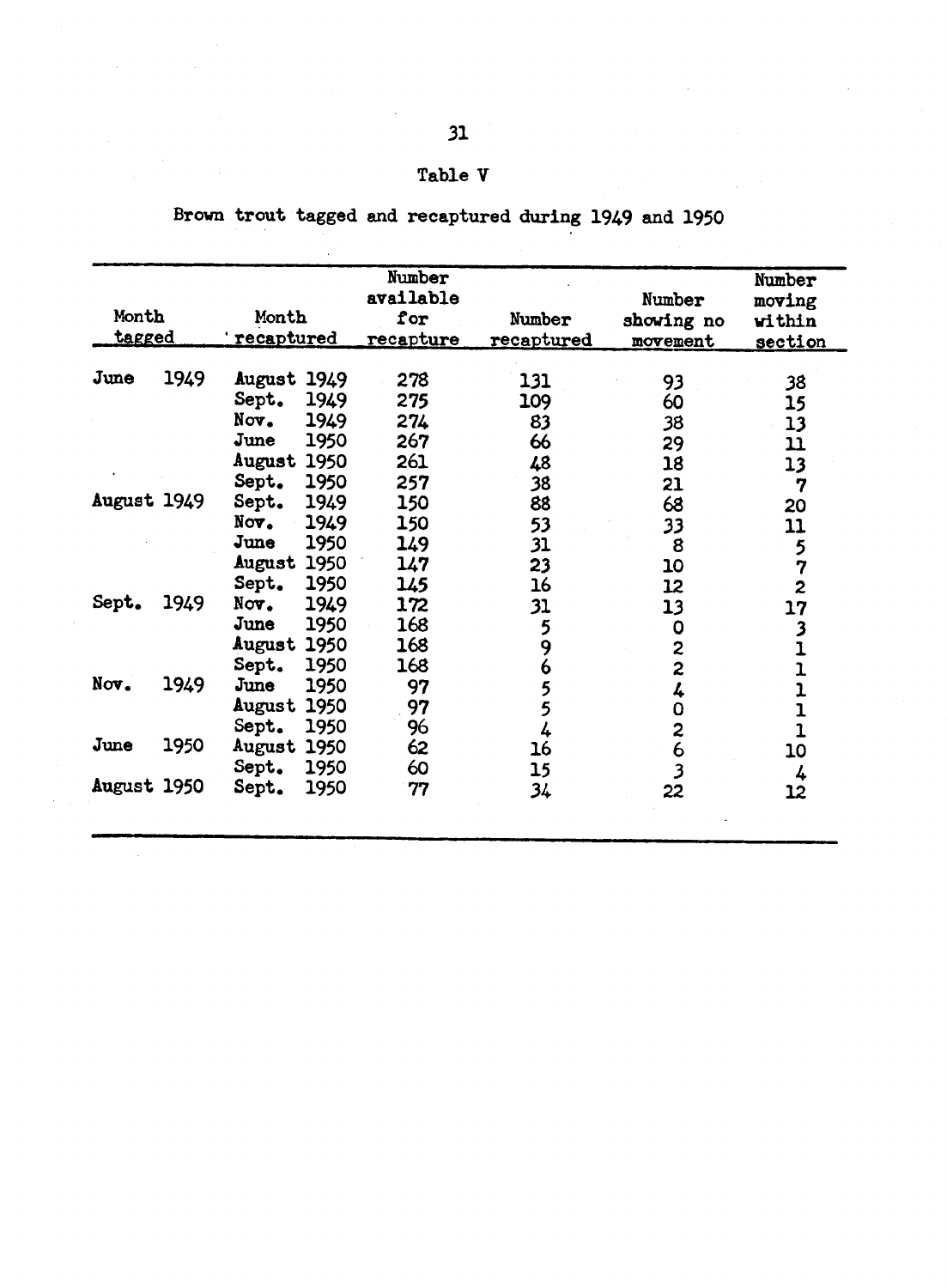#### Table

| Rainbow trout tagged and recaptured during 1949 and 1950 |  |  |  |  |  |  |  |  |  |
|----------------------------------------------------------|--|--|--|--|--|--|--|--|--|
|----------------------------------------------------------|--|--|--|--|--|--|--|--|--|

| Month<br><u>tagged</u> |      | Month<br><u>recaptured</u>                                                                   | Number<br>availa ble<br>for<br><u>recapture</u> | Number<br>recaptured                 | Number<br>showing no<br>movement                    | Number<br>moving<br>vithin<br><u>section</u> |
|------------------------|------|----------------------------------------------------------------------------------------------|-------------------------------------------------|--------------------------------------|-----------------------------------------------------|----------------------------------------------|
| June                   | 1949 | August 1949<br>1949<br>Sept.<br>Nov.<br>1949<br>1950<br>June<br>August 1950<br>Sept.<br>1950 | 122<br>120<br>120<br>114<br>113<br>113          | 63<br>54<br>37<br>11<br>14<br>8      | 43<br>29<br>21<br>4<br>$\overline{\mathbf{3}}$<br>5 | 19<br>10<br>8<br>3<br>2<br>$\overline{2}$    |
| August 1949            |      | 1949<br>Sept.<br>1949<br>Nov.<br>1950<br>June<br>August 1950<br>Sept.<br>1950                | 103<br>102<br>95<br>94<br>94                    | 48<br>15<br>6<br>6<br>$\overline{2}$ | 31<br>6<br>3<br>O<br>Ο                              | 17<br>5<br>0<br>Ο<br>0                       |
| Sept.                  | 1949 | 1949<br>Nov.<br>1950<br>June<br>August 1950<br>Sept.<br>1950                                 | 65<br>62<br>58<br>58                            | 15<br>4<br>3<br>3                    | 9<br>2                                              | 6<br>1<br>$\overline{\mathbf{z}}$            |
| Nov.                   | 1949 | 1950<br>June<br>August 1950<br>Sept.<br>1950                                                 | 69<br>66<br>65                                  | 6<br>4<br>3                          | 2<br>$\overline{2}$<br>$\overline{2}$               | 4<br>0<br>0                                  |
| June                   | 1950 | August 1950<br>1950<br>Sept.                                                                 | 47<br>46                                        | 16<br>17                             | 10<br>ె 7                                           | 6<br>5                                       |
| August 1950            |      | 1950<br>Sept.                                                                                | 110                                             | 55                                   | 30                                                  | 25                                           |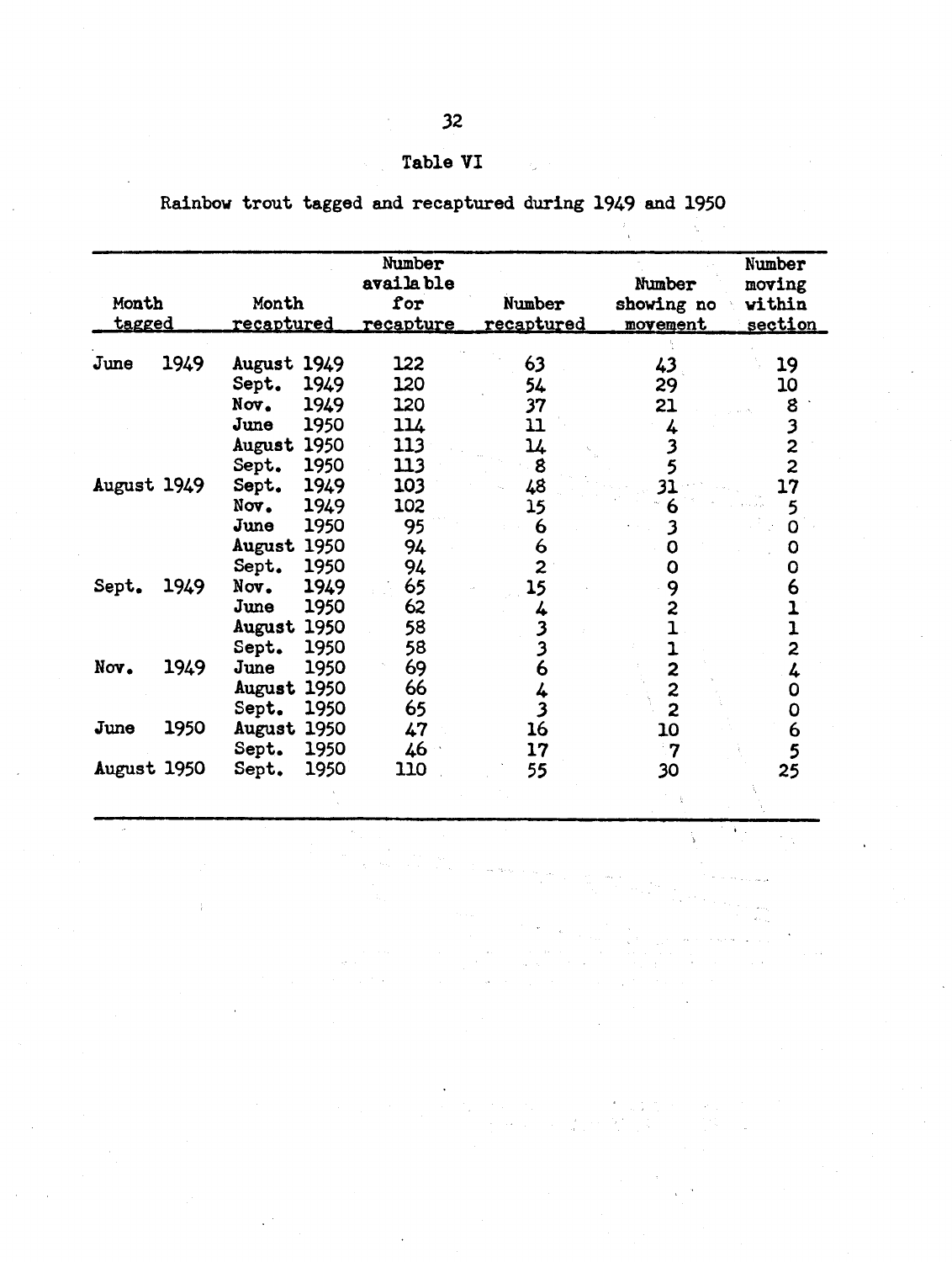

Ì.

Figure 7. The percentages of tagged rainbow trout and brown trout recovered in subsequent shocking periods for 1949 and 1950.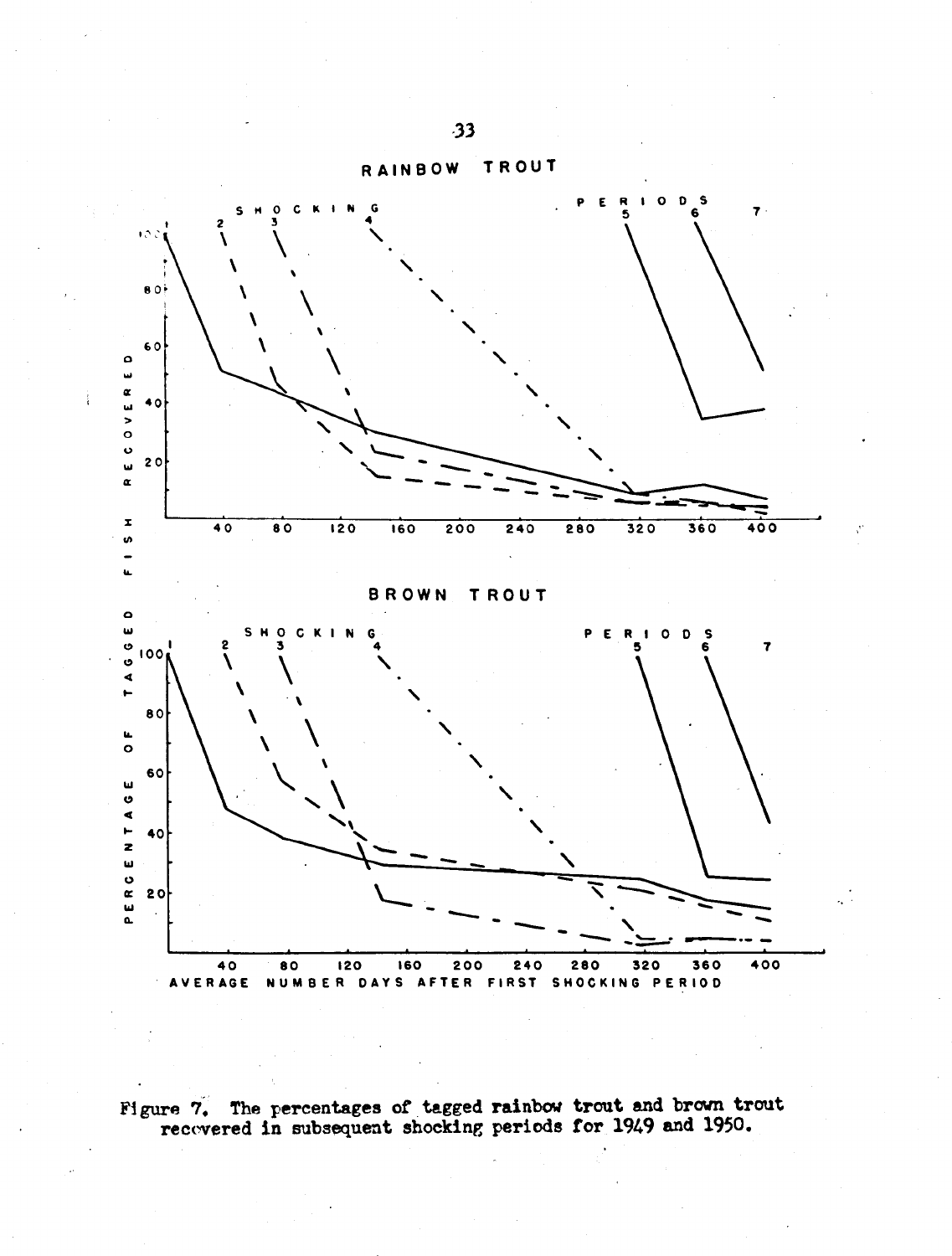Three tagged brown trout were found within 500 feet of the upper boundary of section 5. This accounted for only 5 per cent of the brown trout that were missing from section 5 in the second shocking period; however, further demonstration of movement out of a section is exhibited by one brown trout that moved downstream 2.3 miles between September 22 and November 26, 1949.

The number of trout that were found in the same sub-section from one shocking period to the next was remarkably high (Table  $V$ ). The movement from one sub-section to another within the section shows no discernable pattern. A considerable number of brown trout in Prickley Pear Creek demonstrated the same "home site" phenomena as described by Shuck (1945). Rainbow trout

Of 638 rainbow trout tagged. 528 were available for recovery (Table IV). During subsequent shocking periods 242 or 46 per cent were recaptured at least once. About  $1/3$  were recovered more than once and one was recovered 6 times. The percentages of rainbow trout recovered in the different shocking periods was about the same as that exhibited by the brown trout (Fig. 18). The percentage of rainbow trout recovered after one winter at large was less than brown trout. Some rainbow trout also demonstrated the "home site" phenomenon while others showed definite movements between sections as follows:

6.9 miles upstream between July 12 and August 13. 1949. 4.6 miles downstream between August 12 and November 27, 1949, 4.6 miles upstream between September 18, 1949 and June 30, 1950, 6.9 miles downstream between September 20, 1949 and June 22, 1950,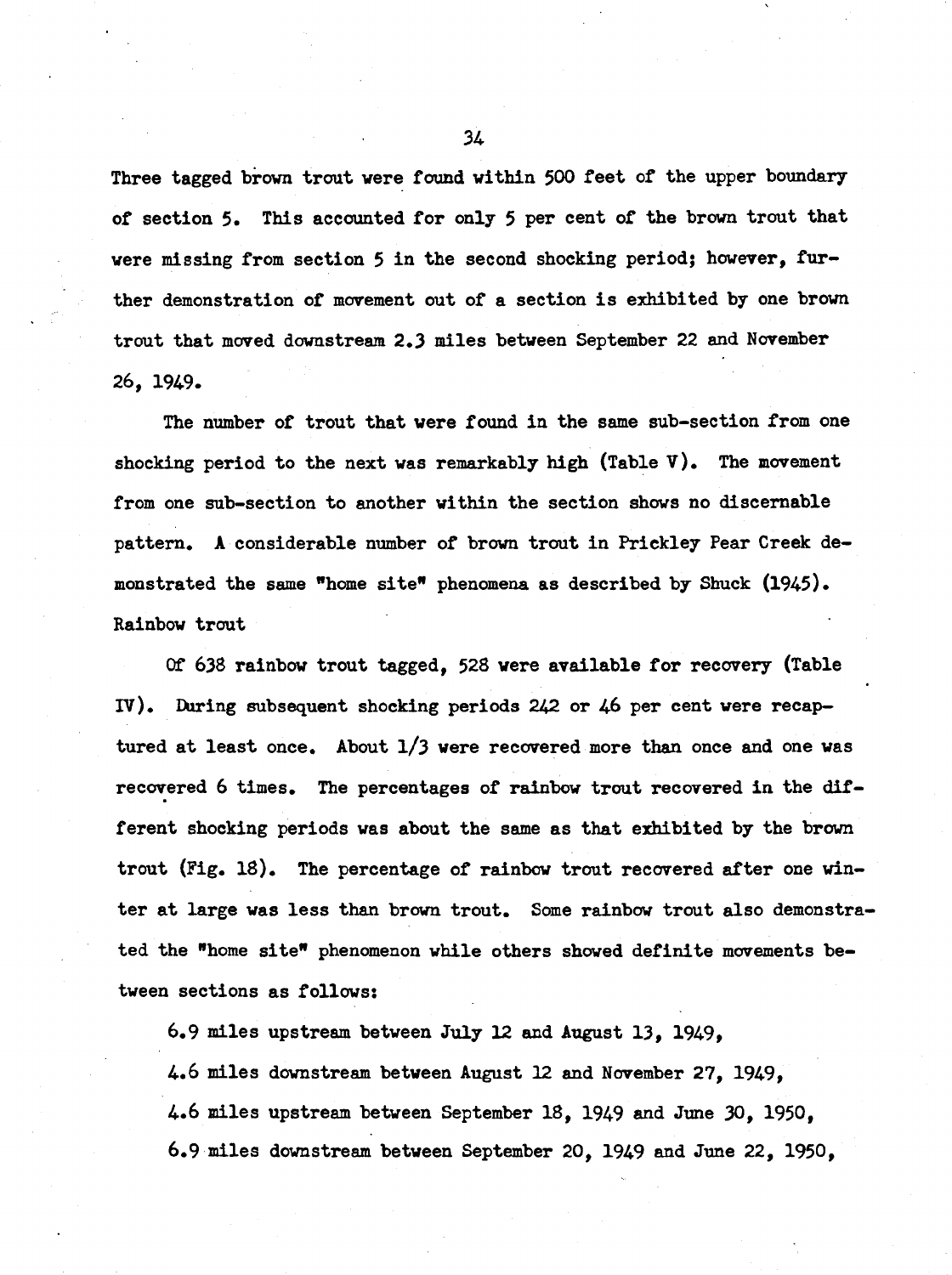2.3 miles downstream between November 24, 1949 and August 11, 1950. Although the sample is small the data secured on movement from one regular section to another demonstrates that rainbow trout move more than brown trout.

Eastern brook trout

Only 88 eastern brook trout were tagged and of these 76 were available for recapture (Table IV). All of the 15 specimens recaptured were taken in the sections where tagged. Mountain whitefish

Only 7 of the 156 whitefish marked and available for recovery were recaptured and each was found in the section where marked. Suckers

A total of 767 suckers were marked during this study. Fifteen were tagged in the last shocking period. Of the 752 suckers available for recovery 35 were recaptured at least once and one of these was recovered 4 times. Only two were recaptured in a section other than where tagged. These had moved downstream as follows: 6.9 miles between June 30 and August 15, 1949, 6.9 miles between June 23 and 29, 1950. This last movement is close to one mile per day.

None of the tagged American burbot or carp were recovered in subsequent shocking of the regular sections.

Movements determined by sampling random sections

In 1950, sampling areas chosen at random as described by Snedecor (1946) were shocked in order to determine the movement of tagged fish outside the regular sections. Eleven random sections (Fig. 1) each 300 feet.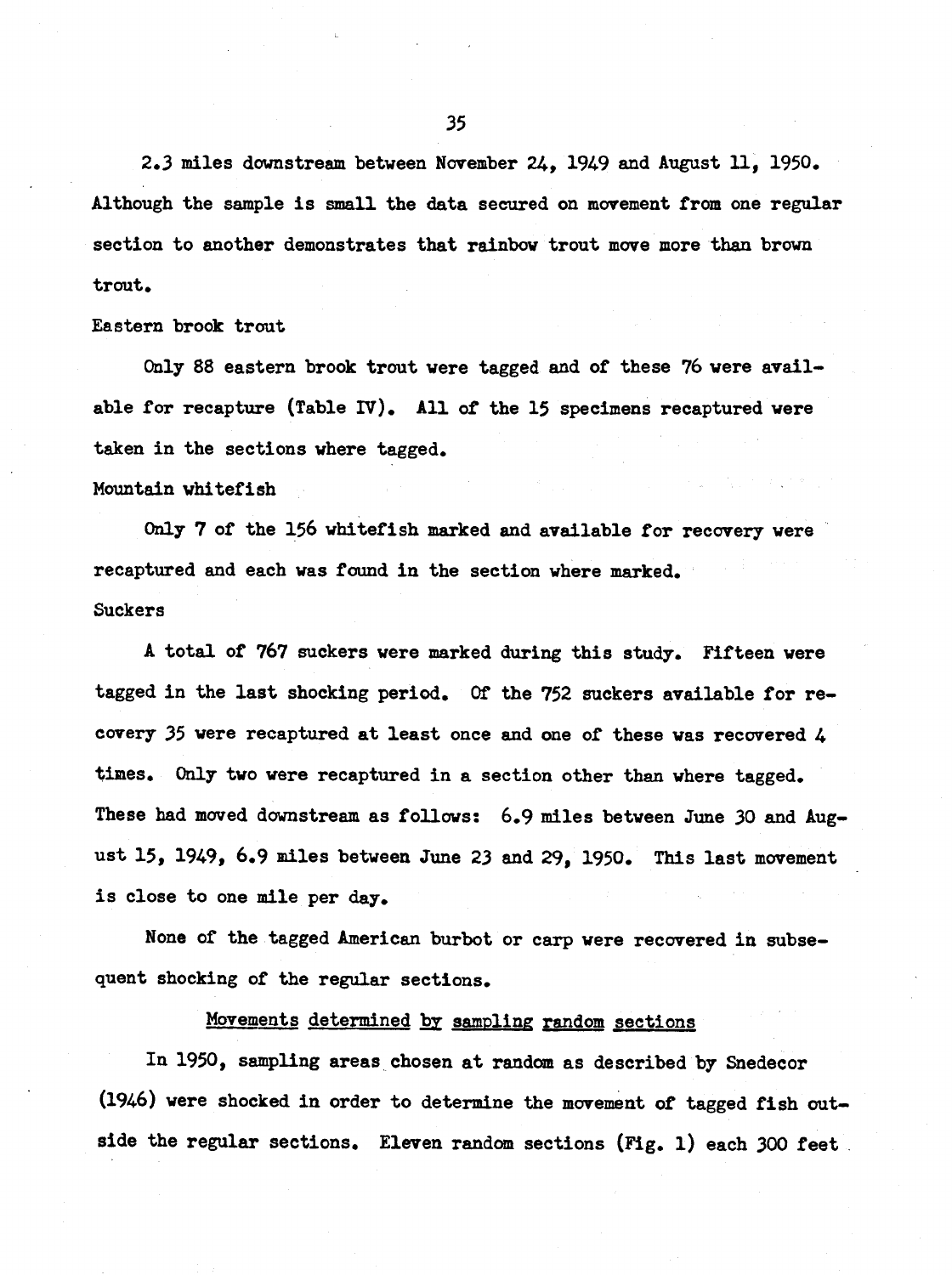in length were sampled by regular shocking methods between July 5 and 13, 1950. One random section coincided with part of the regular section six and one bordered the lower boundary of section five. No fish were marked during this operation.

Of the 24 tagged brown trout recovered only 6 were found outside a regular section. All had moved downstream. Four of these were captured in a random section that bordered section five. One brown trout was captured in another random section 500 feet from section 5 and one was captured in a random section 1,300 feet from the same section. The average distance these six brown trout moved away from place of tagging and release was 700 feet, with a maximum distance of 1,900 feet. All were tagged in 1949.  $\mathcal{L}^{\mathcal{A}}(\mathcal{A})=\mathcal{L}^{\mathcal{A}}(\mathcal{A})\mathcal{L}^{\mathcal{A}}(\mathcal{A})$ 

Of the five tagged rainbow trout recovered, only three were found outside of a regular section. One was recovered in a random section 1,300 feet from section 5, having moved downstream 1,500 feet from place of tagging and release. Two were recovered in the random section that bordered section 5. The average distance moved was 780 feet downstream. These trout were tagged in 1949. Only two eastern brook trout were recovered and these were in the random section in regular section 6. One mountain whitefish was recovered in a random section downstream from section 5. It had moved 1.500 feet.  $\alpha$  is a second contract of  $\alpha$ 

In the random sections 14 suckers were recaptured. One was recovered in the random section in section 6. The remainder were scattered in nearly all of the other random sections. Six of these were found upstream for an average of 1.3 miles from the place of tagging. The maximum dist-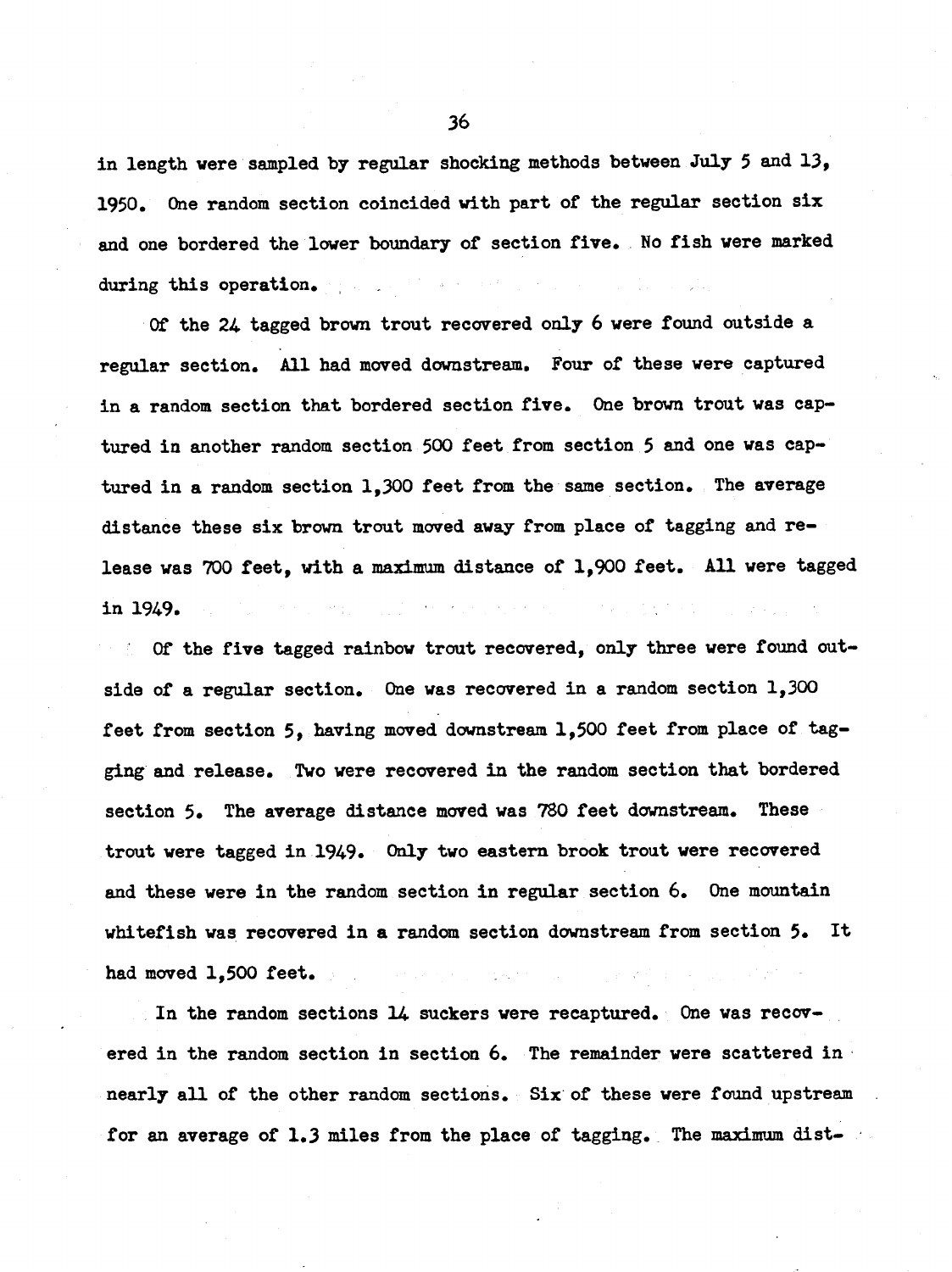ance moved was 2.3 miles. Seven suckers moved downstream for an average of 2.3 miles. The maximum distance was 9.1 miles. One sucker moved downstream 5.0 miles between June 30 and July 6, 1950. Three of the recovered suckers were tagged in 1949 and the remainder in 1950.

No tagged carp or burbot were found in the sampling of the random sections.

#### Movement determined by creel census

A partial creel census was made in the summer of 1949 and an intensive creel census during the summer of 1950. This project was given publicity in the local newspapers and many signs were posted along the creek instructing anglers to report all information on fish caught, especially marked fish. Although much information was collected in this manner, it is known that the returns were not complete.

A total of 36 marked brown trout were caught by anglers, and reliable information on the location of catch was available on 27. Thirteen were caught in the sections where tagged, one was captured 0.1 miles upstream from the point of tagging, and the other 13 moved downstream for an average of 5.2 miles (minimum  $0.1$ , maximum 27). Of the downstream migrants, five were captured in the Missouri River. One of these had moved approximately 27 miles between July 8, 1949 and May 2, 1950.

Accurate location information was secured on 32 of the 44 rainbow trout caught by anglers. Sixteen were caught in the section where tagged. Five moved upstream between June 30, 1949 and August 27, 1950 for an average distance of 4.4 miles (minimum 0.1 miles, maximum 11.5 miles). Nine moved downstream between June 23, 1949 and December 1950 for an average of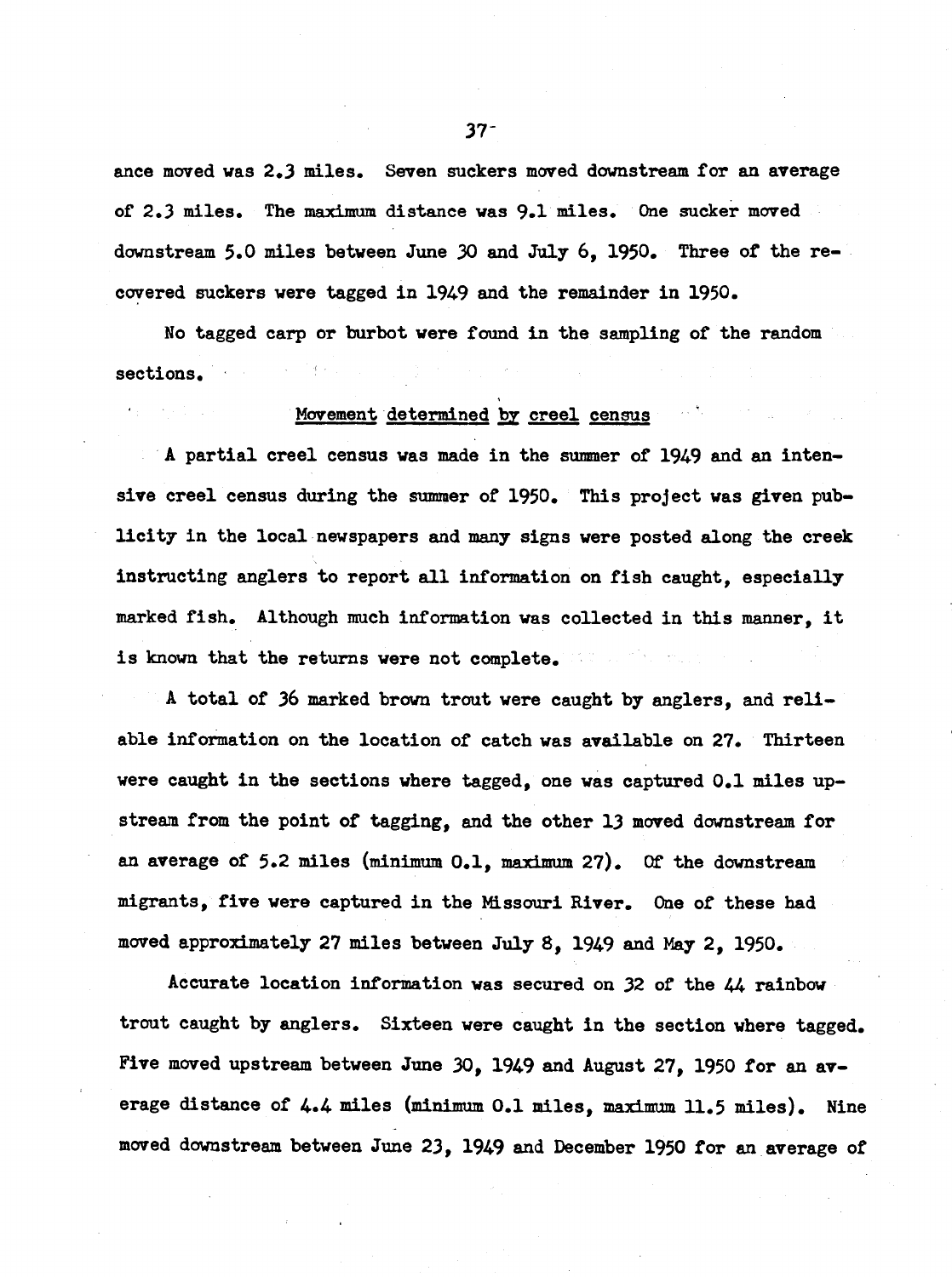0.3 miles (minimum 0.1 miles, maximum 10.2 miles).

Seven marked eastern brook trout were reported by anglers. Only one of these was caught outside the section in which tagged. It had moved 2.3 miles upstream between June 22 and July 4, 1950. 计加入 电电子 医白细胞

Ten of the 14 suckers caught by anglers had accurate location data. Six of these were tagged in 1949 and the remainder in 1950. Two were caught where tagged while two moved upstream for an average of 1.4 miles. The maximum distance moved upstream was 2.4 miles between September 23. 1949 and May 21, 1950. Of the six suckers that moved downstream two were caught in the Missouri River. The average distance moved was 2.2 miles downstream (minimum 0.4 mile) with the greatest distance being 5.6 miles between June 23 and August 9, 1950.

No returns were obtained on mountain whitefish, carp and American en dat voor een lag vorm met hook. burbot by creel census.

While there is some movement of trout in Prickley Pear Creek, it does not show any recognizable pattern. This is in contrast to the observations of Needham and Cramer (1943) who reported that most of the brown trout moved downstream. The drastic reduction of suckers in the summer suggests a mass exodus of this species out of the study area. There is indication that some suckers move rapidly downstream as demonstrated by one which moved 6.9 miles in 7 days. At least some move into the Missouri River. The second property of the second second second second second second second second second second second second second second second second second second second second second second second second second second

.<br>ເຮືອງ ກໍ່ຄືກັບ ຈະພວກ ຈະຫຼາຍການເຮົາກັບປະມູນ ຫລຽງຈາກ ເຖິງກໍ່ຄວາມ ຫຼື ເຂດການຄວາມ ການຄວາມເຮັດ ພະສັດ ຈາກການເສຍ 10.

.<br>De en 1970 en gradistika en des 1970 en 1970 en 1970 en 1980 en 1980 en 1980 en 1980 en 1980 en 1980 en 1980 e

アー・コンピュータ アメリカ 大地 アープ

 $\mathcal{L}^{(1)}\left(\mathcal{L}^{(1)}\right)=\mathcal{L}^{(1)}\left(\mathcal{L}^{(1)}\right)=\mathcal{L}^{(1)}\left(\mathcal{L}^{(1)}\right)=\mathcal{L}^{(1)}\left(\mathcal{L}^{(1)}\right)=\mathcal{L}^{(1)}\left(\mathcal{L}^{(1)}\right)=\mathcal{L}^{(1)}\left(\mathcal{L}^{(1)}\right)=\mathcal{L}^{(1)}\left(\mathcal{L}^{(1)}\right)=\mathcal{L}^{(1)}\left(\mathcal{L}^{(1)}\right)=\mathcal{L}^{(1)}\left(\mathcal{L}^{($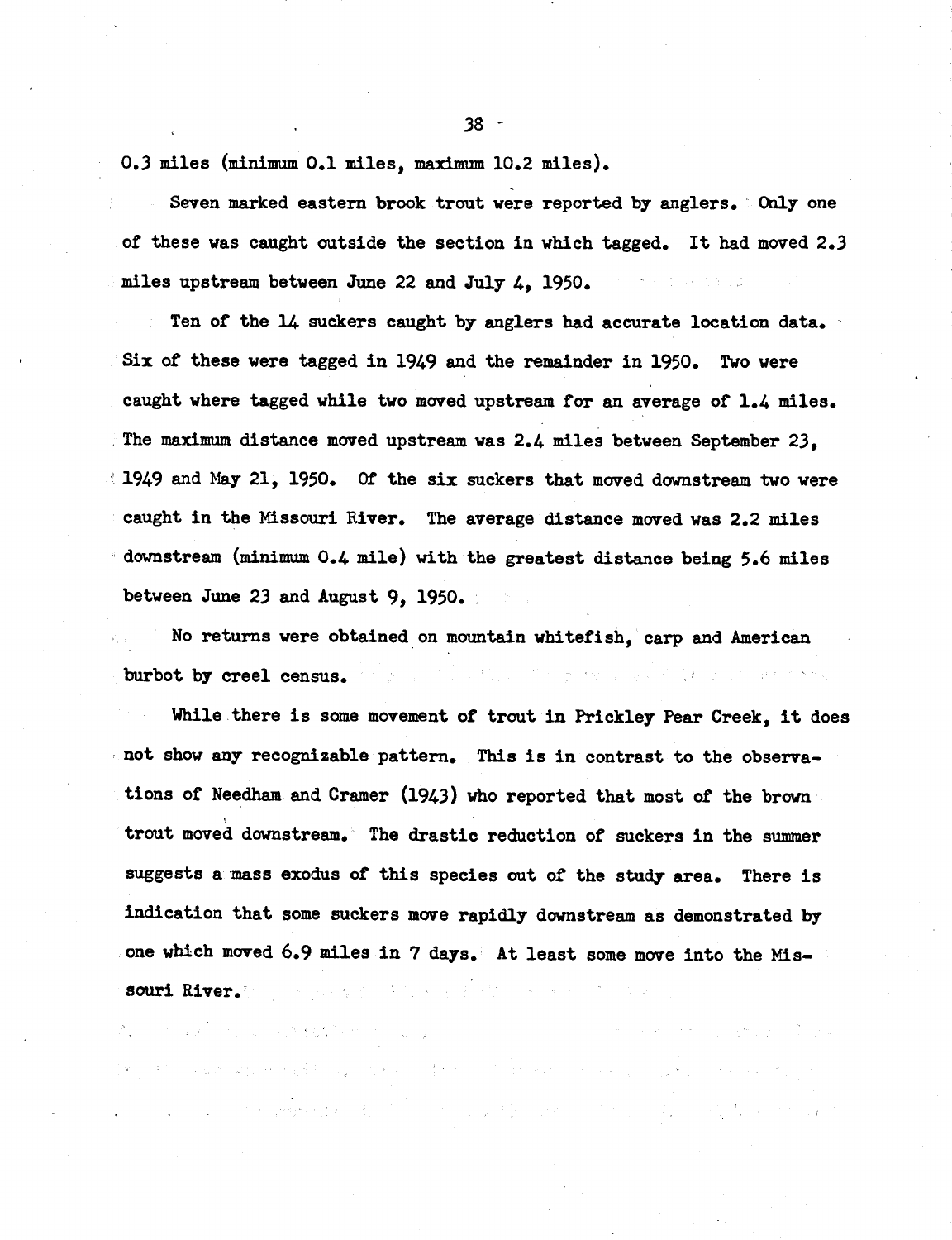Summary

Conservation of profits

1. A two-year study was made of fish populations and movements at six sampling sections in Prickley Pear Creek. Montana.

2. Brown trout, rainbow trout and longnose suckers were the predominate species considered. A small number of eastern brook trout, mountain whitefish, American burbot, carp and western white suckers were present as well as numerous sculpins. Only one cutthroat trout was found.

3. The number of brown trout comprised approximately 60 per cent of all trout in 1949 and 54 per cent in 1950. Their numbers increased from June through September in both years, but their weights decreased slightly in the same periods. The weight of brown trout in relation to that of all trout was about 74 per cent for both years.

4. The number of rainbow trout in relation to that of all trout was 35 per cent in 1949 and 41 per cent in 1950. They increased in numbers from June through September in both years. Their weights remained relatively constant in 1949 and increased during the summer in 1950. Their weight in relation to all other trout was about 24 per cent for both years. 5. Planted rainbow trout did not exceed 8.9 per cent of the total weight of all trout at any time.

6. The number of all trout in relation to that of all fish except freshwater sculpins was about 80 per cent in 1949 and 78 per cent in 1950, and their weight 58 per cent in 1949 and 47 per cent in 1950.

7. There was a variation of 43.78 to 67.91 pounds per acre of trout during the two year period. The weight of trout decreased from an average of 63.99 pounds per acre in 1949 to 45.13 pounds in 1950. Weights remained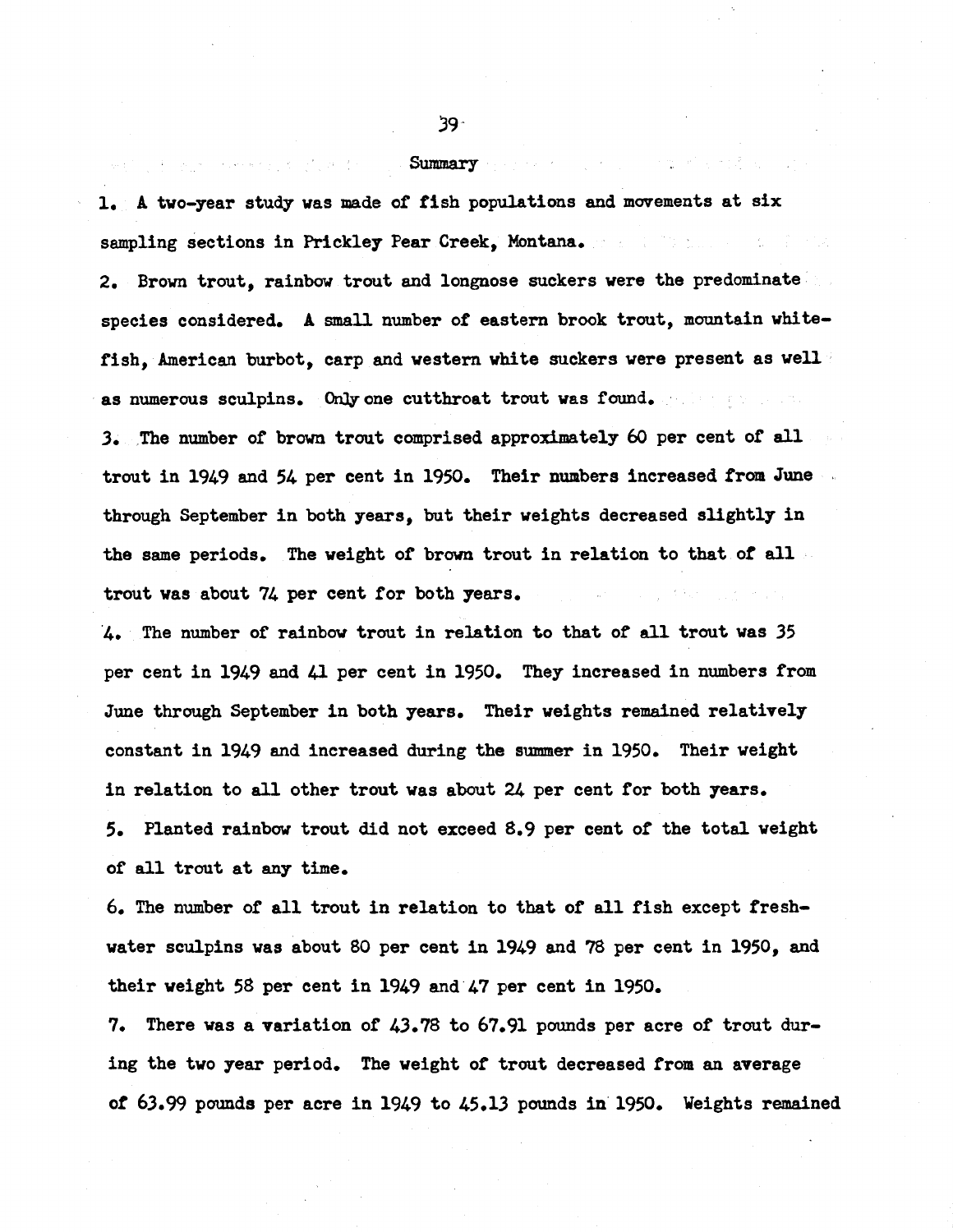relatively constant for the sampling periods each year but showed a significant difference between years.

8. Suckers made up about 13 per cent of the number and 33 per cent of the weight in 1949 and 22 per cent of the number and 49 per cent of the weight in 1950.

The total weight of all fish (freshwater sculpins not included) varied  $9.1$ from 58.87 to 241.10 pounds per acre at the different sampling periods. 10. No discernable pattern was observed in the movement of trout. A large number were recaptured in the same areas where tagged. Eleven were recovered six times in the same area.

The drastic reduction of suckers in the summer suggests a mass exo-11. dus of this species out of the study area, probably into the Missouri

River. the following measure of the second to the 

- - it is a grant that is seen that and the said the rather shift in Eq. ( ) then next integrate, and<br>It is a grant to the problem of the rather than the company of the state of the state of the state of the stat
	- de la care de la componentación de la componentación de la care de la care de la care de la care de las cares<br>La care de la care de la care de la care de la care de la care de la care de la care de la care de la care de
- 医内皮积 医皮肤样皮炎 医牙刺激 化硫化合物 的复数世界 ารเพื่อต้อง (กุลย์เองไทย เมาะสี ค.ศ. ร้างสาขาว เราชาย)<br>เมื่อเพื่อต้อง (กุลย์เองไทย ค.ศ. ร้างสาย เพราะ ค.ศ. ร้างสา The Story of the State of the State of the
- かくりれる こうほうしゅうかい あいのまい 人間の こうせん a sa kabilitan ng Kabupatèn Kabupatèn Kabupatèn Kabupatèn Kabupatèn Kabupatèn Kabupatèn Kabupatèn Kabupatèn Ka<br>Kabupatèn Kabupatèn Kabupatèn Kabupatèn Kabupatèn Kabupatèn Kabupatèn Kabupatèn Kabupatèn Kabupatèn Kabupatèn enter<br>1982 - College County<br>1983 - William Steel, Amerika  $\label{eq:2} \mathcal{F}(\mathcal{F}) = \frac{1}{2\pi\sqrt{2}}\sum_{i=1}^{\infty}\frac{1}{2\pi\sqrt{2}}\left(\frac{1}{2\pi\sqrt{2}}\right)^2.$ an<br>1980 - Johann Barnett, margiar frantziar (h. 1905)<br>1980 - Johann Barnett, margiar frantziar (h. 1906)
	-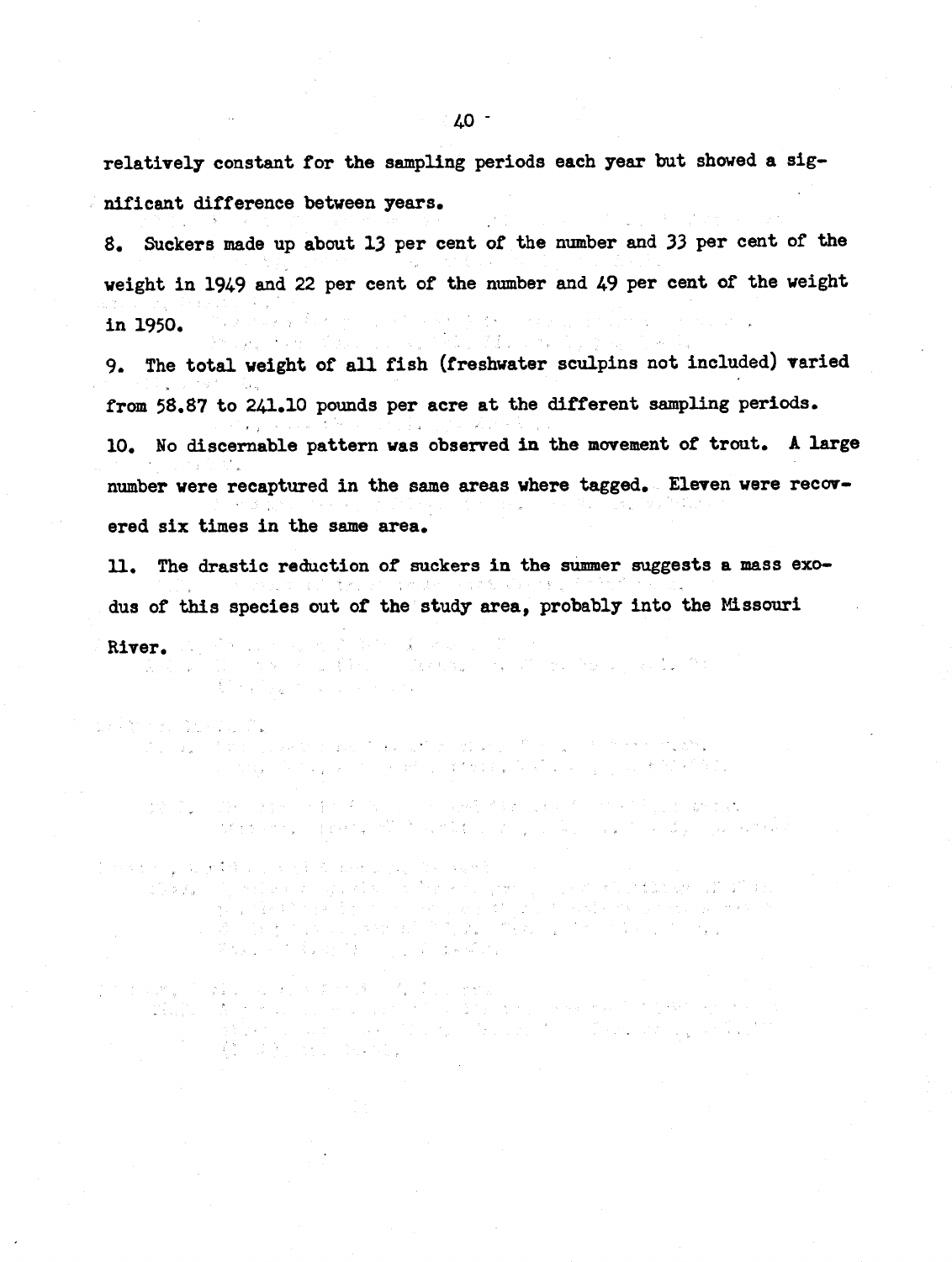# $41 -$

#### Literature Cited

American Fisheries Society

1948. A list of common and scientific names of the better known fishes of the United States and Canada. American Fisheries Society, Special Publication No. 1, pp. 1-45.

## Gerking, Shelby D.

1949. Urethane (Ethyl carbamate) in some fishery procedures. Prog. Fish-Culturist, Vol. 11, No. 1, pp. 73-74.

#### Haskell. David C.

An electrical method of collecting fish. Trans. Am. Fish. 1940. Soc., Vol. 69 (1939), pp. 210-215.

Hoover, Earl C.

1938. Fish populations of primitive brook trout streams of Northern New Hampshire. Trans. 3rd N. Am. Wildlife Conf., pp. 486-496.

Needham, Paul R. and F. K. Cramer

1943. Movement of trout in Convict Creek, California. Jour. Wildl. Mgt., 7, (2): 142-148.

Rounsefell, George A. and John Lawrence Kask How to mark fish. Trans. Am. Fish. Soc., Vol. 73 1945.  $(1943)$ , pp. 320-363.

#### Shetter, David S.

- The jaw-tag method of marking fish. Papers Mich. 1936. Acad. Sci., Arts and Letters, Vol. 21, pp. 651-653.
- The electric "shocker" and its use in Michigan trout 1948. streams. Prog. Fish-Culturist, Vol. 10, No. 1, pp. 43-47.

## Shetter, David S. and Albert S. Hazzard

Species composition by age groups and stability of fish 1939. populations in sections on three Michigan trout streams during the summer of 1937. Trans. Am. Fish. Soc., Vol. 68 (1938), pp. 281-302.

Shetter, David S. and Austin W. Leonard

A population study of a limited area in a Michigan trout 1943. stream, September 1940. Trans. Am. Fish. Soc., Vol. 72  $(1942)$ , pp. 35-51.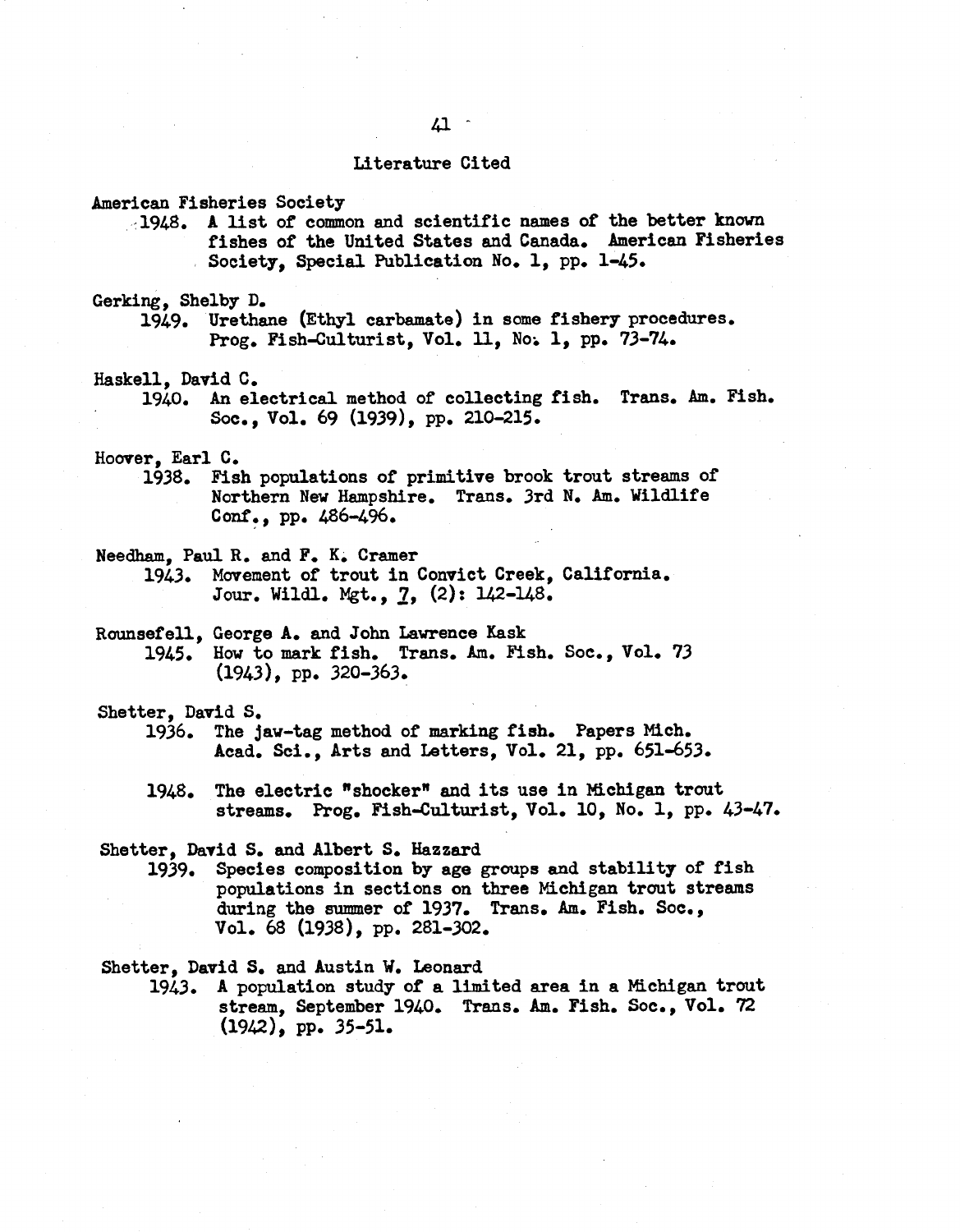Shuck, Howard A.

Survival, population density, growth, and movement of 1945. the wild brown trout in Crystal Creek. Trans. Am. Fish. Soc., Vol. 73 (1943), pp. 209-230.

Smith, Lloyd L. Jr., Raymond E. Johnson, and Laurence Hiner 1949. Fish populations in some Minnesota trout streams. Trans. Am. Fish. Soc., Vol. 76 (1946), pp. 204-214.

Snedecor, George W.

1946. Statistical methods. Iowa State College Press, Ames, Iowa, pp. 1-485, 4th ed.

JOURNA STATE SOFFER  $\langle \bar{1} \bar{3} \bar{3} \bar{4} \bar{4} \bar{4} \bar{7} \rangle$  $\mathcal{L}Q\chi_{\mathcal{E},J,j}$